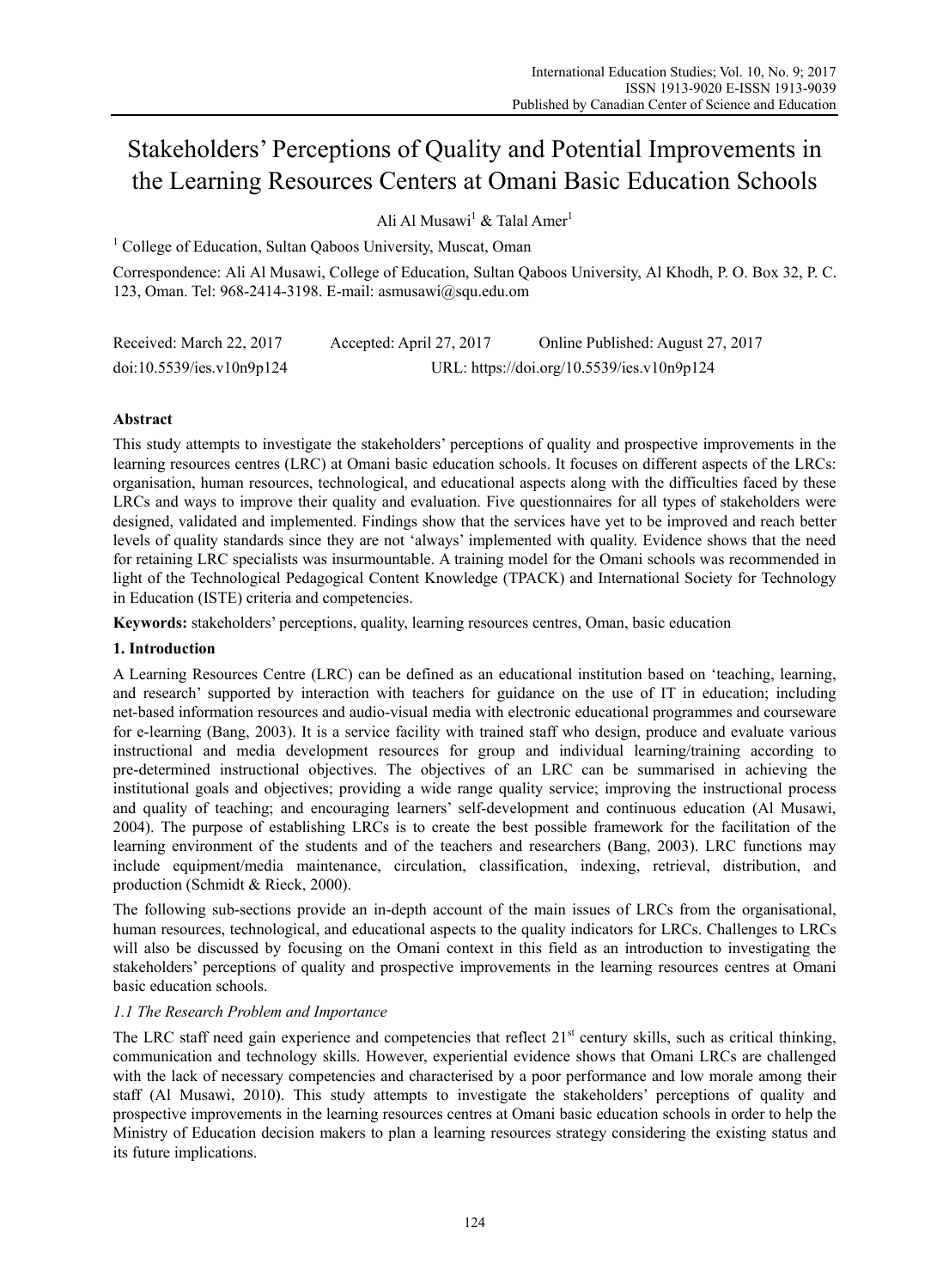# *1.2 Relevant Literature*

The role of LRC occurs with regard to the use and adoption of information and communication technology (Al Musawi, 2004; Healthlink Worldwide, 2003; OECD, 1998). The introduction of the concept of a learning resources centre indicates a major shift in the service provision; it is no longer a plain book library. Simmonds and Andaleeb (2001) asked whether users remain in need of "physical libraries if almost everything can be accessed electronically". Therefore, the LRC specialist's pre-service preparation should reflect this new shift. Moreover, the advent of the new digital technologies coerced the LRC specialist role to encompass three dimensions: technological, educational and administrative. Kononets (2015) indicates that electronic educational resources, which provide the achievement of pedagogical, and didactics aims are, no doubt, as with the use of ІCТ and web-technologies, a possibility of organising of the individual work of students and considerably increasing its quality. Lance (1994) finds that "the size of the library media centre's total staff and the size and variety of its collection are important characteristics" of LRCs. Continuous professional development is necessary to LRC staff to keep abreast of innovations. In order to stay updated in the field of technologies and techniques, the specialists should be encouraged to read new literature and use professional writings relevant to their LRC's field of work.

The instructional design services of an LRC should contribute investigative efforts into the educational role of the centre in academic activities. Conducting workshops on educational innovations and learning theories applications in e-Learning should be a major activity for instructional designers. They should work with faculty members and subject matter experts to design and develop locally produced instructional media and resources for their students' needs (Al Musawi, 2004).

## 1.2.1 Challenges to LRCs

LRCs may suffer from a resistance to innovation because of the inadequate understanding of the technological setting, new or different teaching techniques, and the use of educational technology because of conservatism and technophobia (Al Musawi, 1995). Other barriers include potential deterrents such as cost, loss of autonomy, inflexibility, inaccessibility, unreliability, unfamiliarity and lack of appropriate software. These issues can be resolved by the comprehensive vision of appointing skilful LRC administrators to be responsible for overseeing the implementation, achieving economies of scale and minimising costs, and ensuring a collective institutional participation in promoting and implementing new technological innovation (Al Musawi, 1995; Hayes & Barclay-Pereira, 2001).

# 1.2.2 Quality standards of LRCs

Quality is a set of standards through which the degree of a centre's success in achieving its goals and objectives is measured. To be of high quality, an LRC needs to (Al Musawi, 2004):

- 1) Obtain a mission statement in order to gain academic credibility.
- 2) Work as a general consulting service for instructional problems where lecturers as well as students are being trained to understand and use newer technologies. This helps the LRC to become a viable and indispensable entity and gain credibility with continued financial support in budgeting for its equipment and materials.
- 3) Collaborate with teachers through a professional development strategy.
- 4) Conduct a comprehensive evaluation of its output.
- 5) Conduct research surveys, and;
- 6) Contribute in teaching activities.

Bang (2003) emphasises that the LRC role may lead to fundamental changes in the pedagogical rationale of the college, and calls for the establishment of a learning exploratorium that has enormous professional, organisational and educational implications for the learning environment of the college; and therefore the establishment of the LRC demands new thinking of the pedagogical practice. In the LRC technology-based learning environment, knowledge should be shared but also individualised, personalised, and democratised as the learner's role is in the centre of the instructional process considering his/her pedagogical, psychological and social characteristics, with the teacher acting as a coach, initiator and facilitator.

On this basis of supportive learning, the LRC needs to provide an opportunity for all students to participate in its activities, support their ideas, secure their participation, and utilises information about students with special needs. According to Xu (2005), LRCs in the information age make students to grow "into life-long learners who are information literate and can access, evaluate and use technology and resources critically, creatively,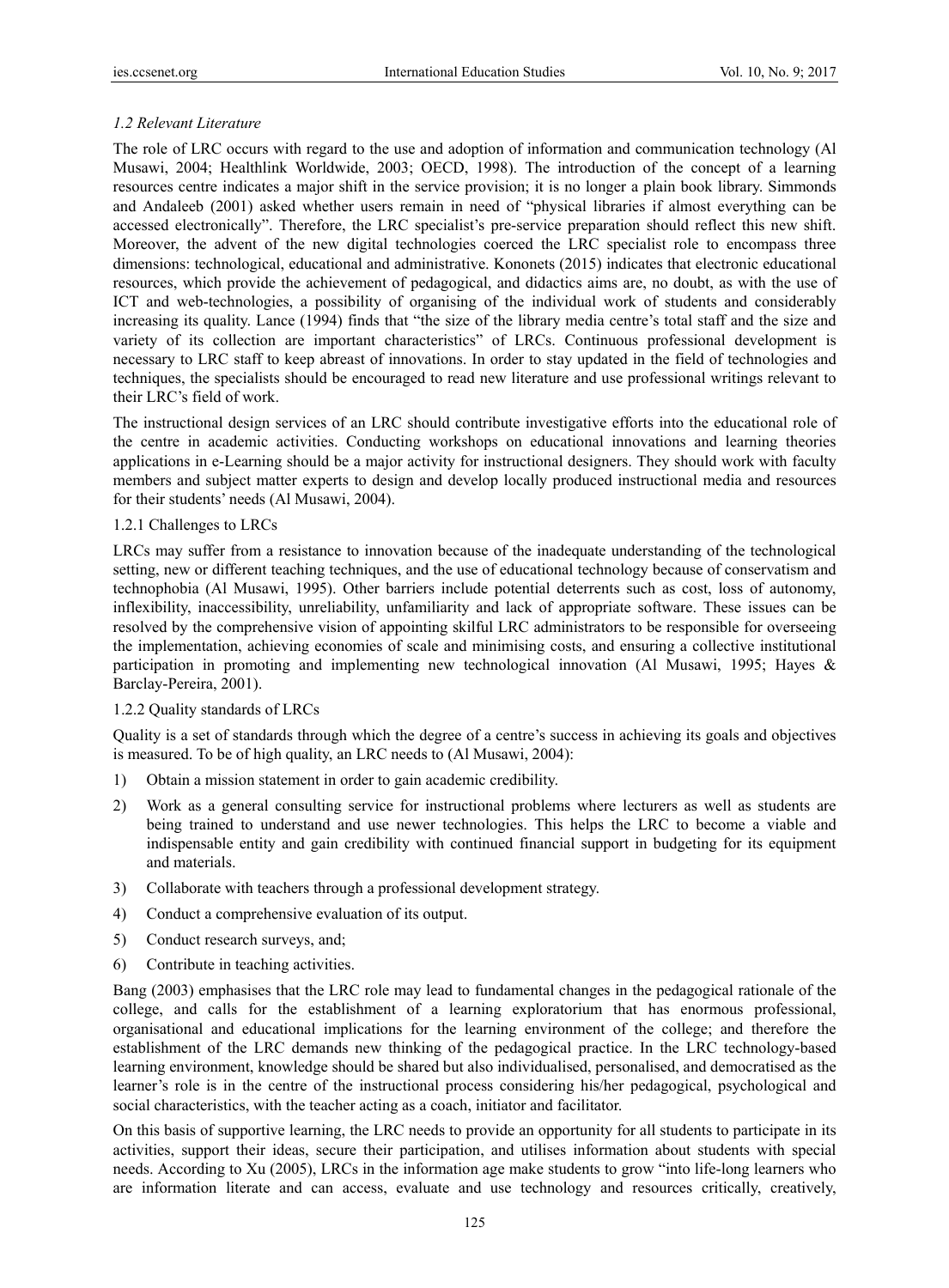effectively and efficiently". He states, "In the  $21<sup>st</sup>$  century school, LRC learners access technology and resources effectively and efficiently, and train themselves to become information literates, independent learners and socially responsible persons". Sharing materials and resources that other instructors can adapt and use recognises the value inherent in team work and the improvements in thinking that will emerge from the collaboration. Learning resource centres can play an instrumental role in facilitating, designing and implementing Open Education Resources (OER), which "encapsulate a potential vision for educational systems globally wherein individual educators, and then increasingly entire departments and institutions, come together in common online, spaces" (Butcher, 2011). OER are digital as well as non-digital educational materials that can be used, copied and distributed free of charge and without permission from the creator (Butcher & Moore, 2015). In addition, LRCs can be used to facilitate resource based learning that supports the individual's effort to locate, analyse, interpret and otherwise adapt information to meet particular learning needs (Hannafin, 2001) and for the training courses provided to teachers since it has the required assistive technologies and they are required to cooperate and follow up the progress of the students with learning difficulties (Alqudah, 2016).

Instructional design specialists should relate appropriate remedial and/or enrichment activities to the centre's locally produced resources and media. They are required to conduct research to apply it to both subject matter and the media field and provide current and accurate information to their clients. They should assess the quality of the LRC's production, make materials accessible, and interact closely with the teachers and faculty members regarding the selection of the contents of the learning portal and the technological opportunities to facilitate teachers and students (Bang, 2003; School District 45, 2010). In addition, the LRC should serve faculty members with its consultancy services which may include: selection of the most appropriate technology-based resources, negotiating courseware licensure issues, and advising on the training of technical trainers to support learners and faculty members (Al-Musawi, 1995).

The LRC structure should secure the meaningful participation of student-cantered and/or research-based learning in independent and/or small group activities, providing for a smooth transition from one activity to another by individuals or groups, and providing a smooth and efficient operation through the availability, distribution, collection and organisation of materials and supplies (OECD, 1998). Specialists at the LRC should design and implement a programme of services that adheres to the policies, rules and regulations established by the institutional administration (UAL, 2013). They implement these plans by **c**oordinating the teaching of research and study skills within curriculum areas in cooperation with teachers, providing instruction to students in locating, evaluating and using information, providing for instruction on the instructional devices' utilisation, and providing instruction that effectively uses learning theories, organises learning experiences and achieves objectives (School District 45, 2010).

The LRC should have a strong planning, staffing and management base: the LRC usually needs to obtain support from the top administrators and decision-makers with the ability to report directly to an advisory board and chief administrative officer of the institution (Schmidt & Rieck, 2000, pp. 33-35; Healthlink Worldwide, 2003). It should be integrated with the parent institution and prioritise objectives in line with its needs. It should adopt national/regional standards of production and managerial policies. It should have guaranteed financial resources and evaluated its cost-effectiveness. Lance (1994) finds that students at schools with better-funded LRCs "tend to achieve higher average reading scores". All services and resources should be centralised to reach the optimal utilisation and cost-effective processes. In times of crisis, the LRC may need to introduce a cost recovery service to generate self-income and alleviate financial burdens (Schmidt & Rieck, 2000).

LRC specialist's qualifications should include the ability to use/maintain of computers and the Internet, to deliver training and learning support, to conduct educational research and write reports, and to teach learning and information skills (USAID, 2003; Al Musawi, 2004). The LRC's specialist should maintain an appropriate student/teacher relationship with professional behaviour, confidentiality, and professional ethics. S/he needs to work with teachers on curriculum design to provide the best available materials (School District 45, 2010). The LRC specialist requires a variety of skills with a detailed job description to display the different roles and responsibilities associated with the LRC (USAID, 2003; Al Musawi, 2004). Staff members should be annually evaluated based on fulfilling these responsibilities and tasks. The International Society for Technology in Education-ISTE developed technology standards and indicators for specialists (teachers and coaches) to inform prospects for the required skills in a digital society. In addition, the TPACK model is "the synthesized form of knowledge for the purpose of integrating ICT/educational technology into classroom teaching and learning. The core constituents of TPACK are content knowledge (CK), pedagogical knowledge (PK), and the technological knowledge (TK)" (Chai, Koh, & Tsai, 2013). Using the TPACK model (Koehler & Mishra, 2009) is important for colleges of education and newly established education technology departments in order to provide the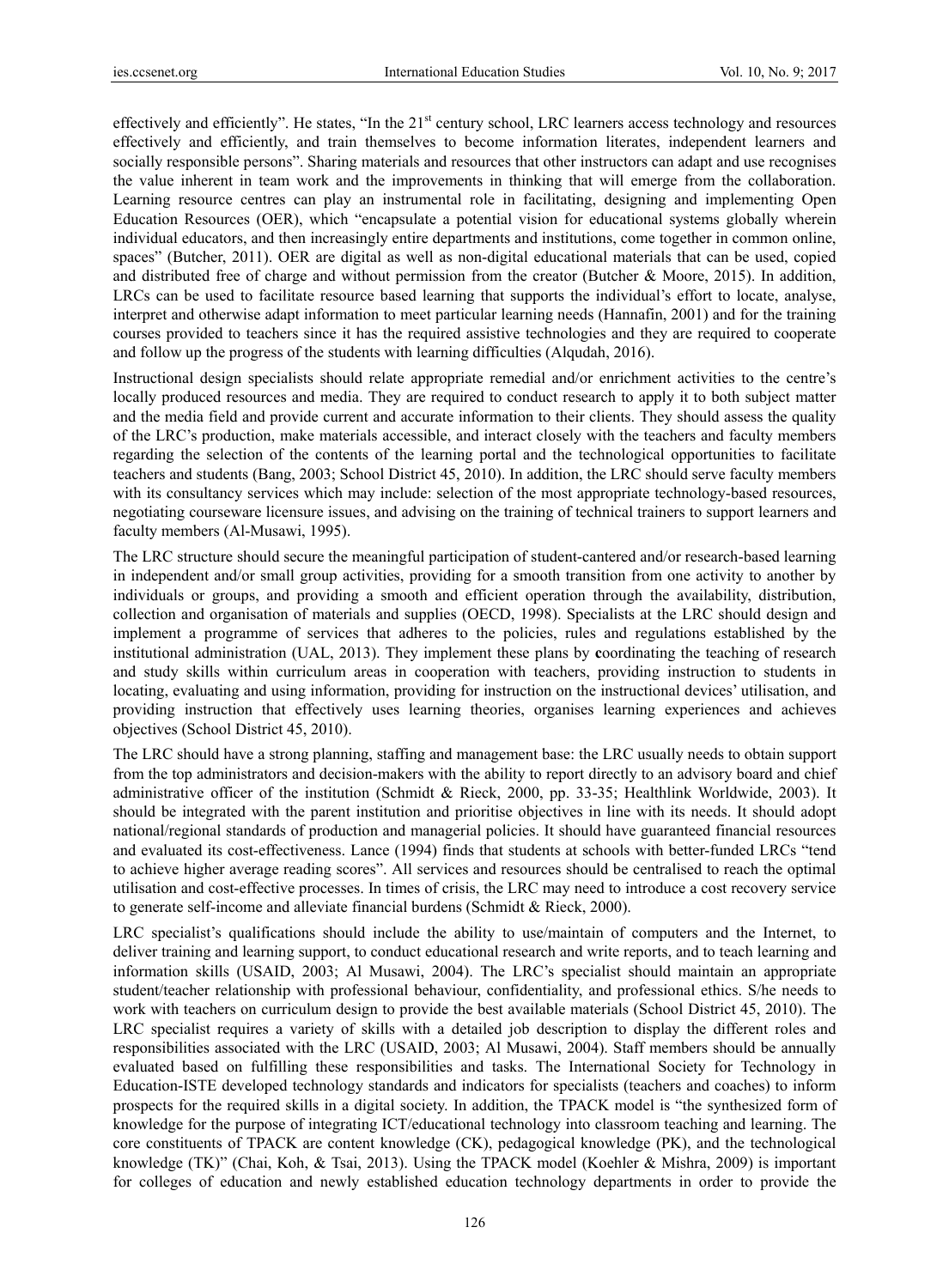specialists with comprehensive and integrated professional pre-service preparation. This includes on the acquisition of a deep pedagogical knowledge about the processes and practices or methods of teaching and learning integrated with technological knowledge to serve directly the requirements of effective preparation in a way that enables the specialist to fulfil the required responsibilities and apply certain ways of thinking about working with technology at their work sites. By applying the TPACK model, these colleges/departments can "offer several possibilities for promoting research in teacher education, teacher professional development, and teachers' use of technology" (Koehler & Mishra, 2009).

LRC specialists need to enhance their skills and expertise in conventional and e-library associated services and operations by arranging in-house and external training programmes (School District 45, 2010; Sunitha, 2009). The successful implementation of new technologies at LRCs depends greatly on the ability of the specialists and professionals to provide leadership and guidance to the students and faculty on how these technologies work. This requires a commitment to provide the appropriate level of development training to the specialists who should maintain their level of competency as new technologies emerge where they need to become efficient navigators to e-Learners. They have to conduct their own extensive research of worldwide information sources in order to provide the high level of service that students and faculty will inevitably demand (Hayes  $\&$ Barclay-Pereira, 2001; Sunitha, 2009).

The LRC needs to provide efficient, accountable, and diverse technical support; the LRC carries out technological processing such as classification: arrangement of materials, cataloguing, indexing, retrieval, circulation, scheduling and booking, delivery, billing, inspection, checking, inventory, and weeding. The LRC should be responsible for selecting instructional devices and equipment related to the resources' collection requirements and meeting the client needs (Schmidt & Rieck, 2000).

In sum, the LRC needs (KFU, 2010; Al Musawi, 2004):

- 1) Policies guiding the provision of LRC services.
- 2) A learning resource strategy and its link to strategic priorities for programme development.
- 3) Support teaching and learning in sufficient time for appropriate provisions to be made.
- 4) Orientation and training programmes for new students/other users to prepare them to access facilities and services.
- 5) Sufficient qualified and skilled staff in relevant fields of resources and information technology).
- 6) Financial resources (for acquisitions, cataloguing, equipment, and for services and system development).
- 7) Cutting-edge technologies including assistive, digital and interactive technologies with access to on-line databases and research materials.
- 8) Evaluation procedures and regular review processes including analyses of data on the usage of resources/collections in relation to teaching and learning.

#### 1.2.3 The Omani Context

Educational technology in the Sultanate of Oman started with the establishment of the Curriculum Development Department, with a section responsible for educational media, in the Ministry of Education in the mid-1970s. Its objective was to coordinate between curriculum developers and media specialists. The 'Educational Media' Section was responsible for equipping public education schools, on the basis of the recommendations of the curriculum developers, with audio-visual and laboratory equipment and materials. It used to produce locally made instructional materials, and record televised and audio programmes for students (Al-Musawi, 1987). In the mid-1980s, the Sultanate went through educational reforms and ended with the introduction of a basic education system. In this system, public education schools were provided with LRCs with the following objectives (MOE, 2010):

- 1) Emphasise the role of the student in the learning process.
- 2) Develop and improve teaching media and methods
- 3) Raise the learning and academic achievement levels
- 4) Provide diverse educational areas of expertise
- 5) Use self-education
- 6) Take into account the individual differences among students
- 7) Provide appropriate educational materials for learning styles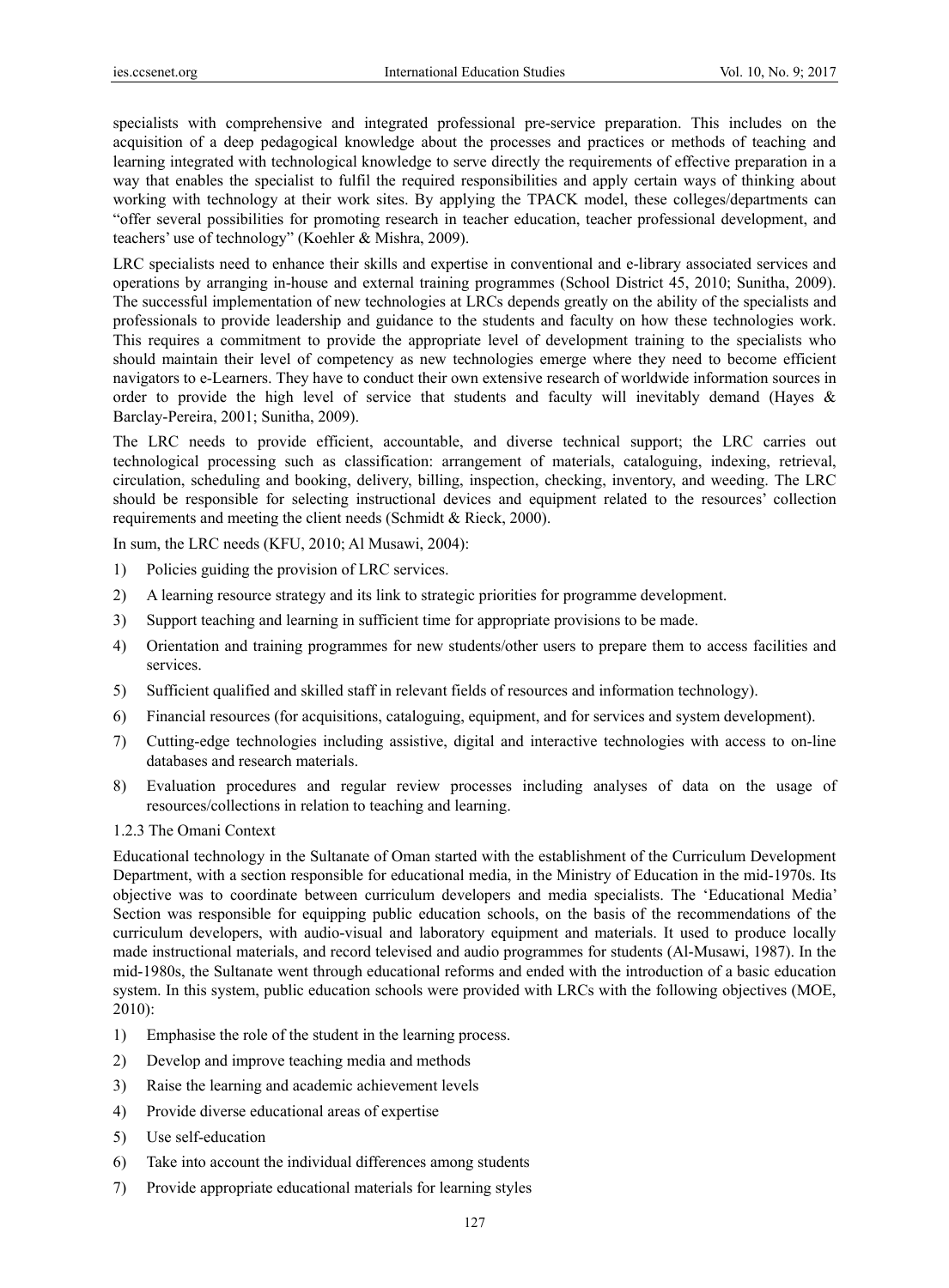- 8) Provide educational facilities that are not available in places of study
- 9) Provide appropriate opportunities for students to participate in the production and use of educational materials
- 10) Provide appropriate halls to use modern technologies

These objectives were translated into the following LRC tasks (MOE, 2010):

- 1) Oversee, follow-up, and develop the LRC performance and mechanisms
- 2) Manage, assess and provide technical support for the electronic library system
- 3) Design technical specifications for learning and computer resources, supervise their distribution, and determine the centre's contents and user bases
- 4) Evaluate the equipment utilisation process of the centre and its achievement of the prescribed educational goals, monitor challenges, and develop treatment plans
- 5) Design and follow-up of action of technical and administrative management centres, computer labs
- 6) Develop contingency plans for the jobs and projects section.

This study investigates the stakeholders' perceptions of quality and prospective improvements in the learning resources centres at Omani basic education schools.

#### *1.3 Study Questions*

- 1) Do the stakeholders' perceptions differ in terms of the LRCs' services quality and the performance quality?
- 2) What are the challenges facing the LRCs at Omani basic education schools, as perceived by the stakeholders?
- 3) What are the prospective improvements of the LRCs at Omani basic education schools, as perceived by the stakeholders?

#### **2. Method**

The descriptive research method was used along with a questionnaire survey as a study instrument.

#### *2.1 Participants*

The study community includes stakeholders at the MOE related to the LRC work i.e. schools specialists, teachers and administrators, and the Ministry's decision makers who work for the Ministry in the academic year 2014-2015.

## *2.2 Sampling Procedures*

Samples of these stakeholders were randomly selected from different educational sectors and Omani educational regions. The final numbers of the surveyed samples are as follows: 110 LRC specialists, 977 teachers, 129 principals, 43 supervisors, 35 administrators. It should be noted that the returned questionnaires had some 'missing values' and this has slightly affected the data analysis process.

| Gender |       |               |     | $5-10$ years   | $> 10$ years | <b>Total</b> |
|--------|-------|---------------|-----|----------------|--------------|--------------|
|        |       | specialist    | 7   | 17             | 14           | 38           |
|        |       | principal     | 11  | $\overline{4}$ | 30           | 45           |
|        | job   | administrator | 4   | 5              | 16           | 25           |
| Male   |       | teacher       | 65  | 136            | 140          | 341          |
|        |       | supervisor    | 3   | $\overline{2}$ | 8            | 13           |
|        | Total |               | 90  | 164            | 208          | 462          |
|        |       | specialist    | 10  | 29             | 31           | 70           |
|        |       | principal     | 8   | 16             | 56           | 80           |
|        | job   | administrator | 3   | 4              | 2            | 9            |
| Female |       | teacher       | 123 | 243            | 252          | 618          |
|        |       | supervisor    | 2   | 9              | 17           | 28           |
|        | Total |               | 146 | 301            | 358          | 805          |

Table 1. Participants' distribution based on demographic variables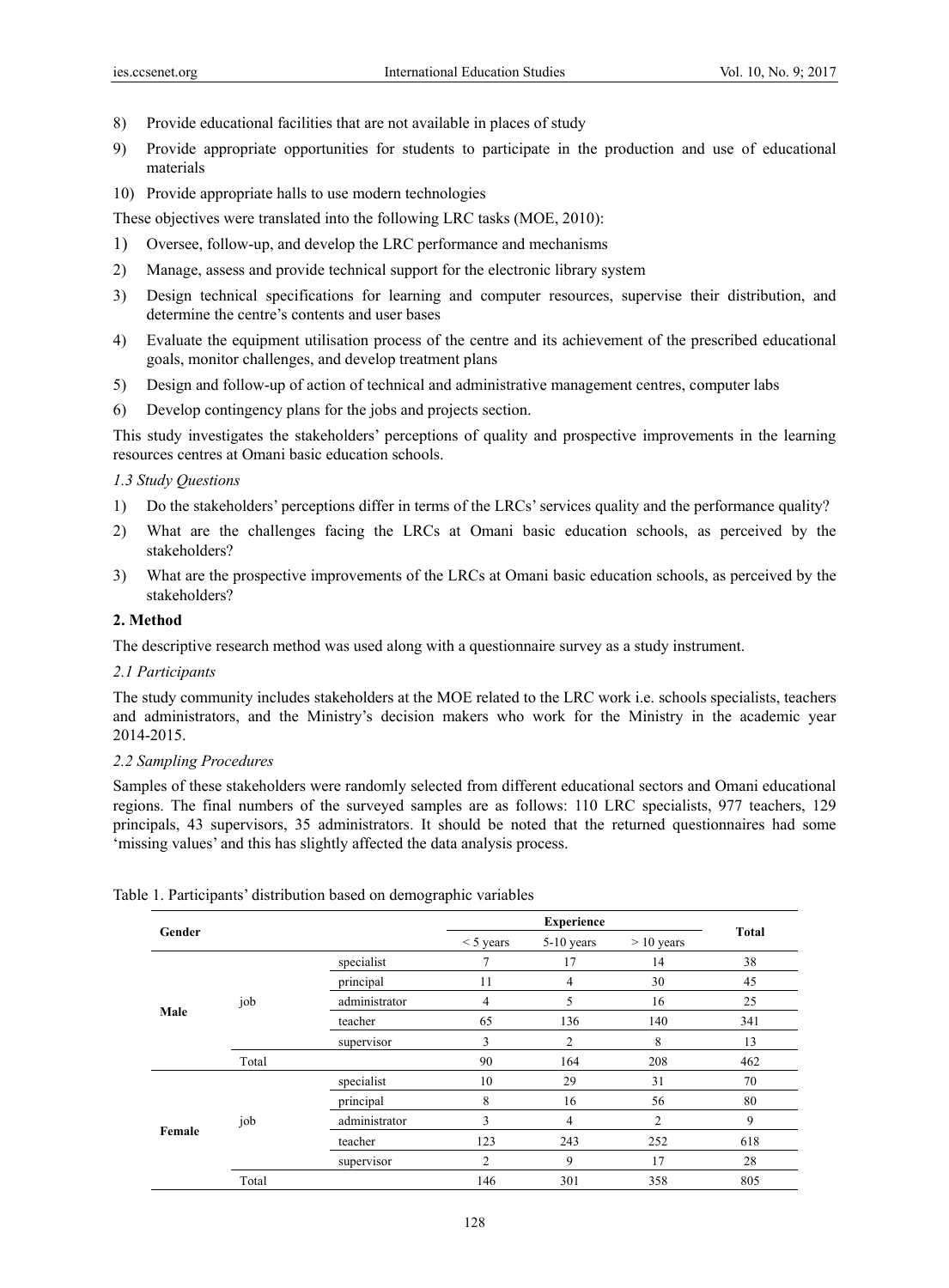| job   |               | specialist            |     | 46  | 45  | 108  |
|-------|---------------|-----------------------|-----|-----|-----|------|
|       | principal     | 19                    | 20  | 86  | 125 |      |
|       | administrator |                       |     | 18  | 34  |      |
| Total |               | teacher               | 188 | 379 | 392 | 959  |
|       |               | $\cdot$<br>supervisor |     |     | 25  | 4ì   |
|       | Total         |                       | 236 | 465 | 566 | 1267 |

Table 1 summarises the study sample characteristics showing that the total number of the actual participants is 1267 individuals consisting mostly of females and teachers. The sample individuals are seniors with 5-10 and more than 10 years' experience.

#### *2.3 Instrument*

The main instrument used in the research was a questionnaire. However, five different 'forms' of questionnaires were used to address the interests of each stakeholder group. They were developed by reviewing lists of issues/criteria of the LRCs resulting from different research resources. The face validity of the questionnaires was conducted by presenting them to a group of referees/experts in both the College of Education at Sultan Qaboos University and the Ministry of Education. The experts made modifications to the original sections and items and added some others. The final format of the five questionnaire forms was designed and validated as follows:

- A. The LRCs Specialist Questionnaire Form (SQF): Includes four sections namely, (1) demographics, (2) services, (3) services quality and (4) performance quality. Demographics include three subsections (job with 5 levels; gender with 2 levels; experience with 3 levels). The services section lists 11 main services with two options (available/not available). The services and performance quality sections were of the opinionative type including 14 and 20 statements consecutively, using a rating scale with 4 options  $(0=$ never, 1= rarely, 2= sometimes, and 3= always). In the last two sections, the reliability coefficients were measured using Cronbach's alpha and indicated 0.67 for the service quality section and 0.90 for the performance quality section.
- B. The Teacher Questionnaire Form (TQF): Includes four sections namely, (1) demographics, (2) services, (3) services quality and (4) performance quality. Demographics include four subsections (job with 2 levels; teaching field with 2 levels; gender with 2 levels; experience with 3 levels). The services section lists 11 main services with two options (available/not available). The services and performance quality sections were of the opinionative type including 14 and 18 statements consecutively, using a rating scale with 4 options ( $0=$  never,  $1=$  rarely,  $2=$  sometimes, and  $3=$  always). The last two sections reliability coefficients were measured by Cronbach's alpha and indicated 0.87 for the service quality section and 0.95 for the performance quality section.
- C. The Principal Questionnaire Form (PQF): Includes four sections namely, (1) demographics, (2) services, (3) services quality and (4) performance quality. Demographics include three subsections (job with 2 levels; gender with 2 levels; experience with 3 levels). The services section lists 11 main services with two options (available/not available). The services and performance quality sections were of the opinionative type including 14 and 27 statements consecutively, using a rating scale with 4 options (0= never, 1= rarely,  $2=$ sometimes, and  $3=$  always). The last two sections reliability coefficients were measured by Cronbach's alpha and indicated 0.89 for the service quality section and 0.94 for the performance quality section.
- D. The Supervisor Questionnaire Form (VQF): Includes four sections namely, (1) demographics, (2) services, (3) services quality and (4) performance quality. Demographics include two subsections (gender with 2 levels; experience with 3 levels). The services section lists 11 main services with two options (available/not available). The services and performance quality sections were of the opinionative type including 14 and 20 statements consecutively, using a rating scale with 4 options (0= never,  $1=$  rarely,  $2=$  sometimes, and  $3=$ always). The last two sections reliability coefficients were measured by Cronbach's alpha and indicated 0.85 for the service quality section and 0.91 for the performance quality section.
- E. The Administrator Questionnaire Form (AQF): Includes three sections namely, (1) demographics, (2) services, and (3) services quality. Demographics include three subsections (job with 3 levels; gender with 2 levels; experience with 3 levels). The services section lists 11 main services with two options (available/not available). The services quality section was of the opinionative type including 14 statements, using a rating scale with 4 options ( $0=$  never,  $1=$  rarely,  $2=$  sometimes, and  $3=$  always) with the reliability coefficient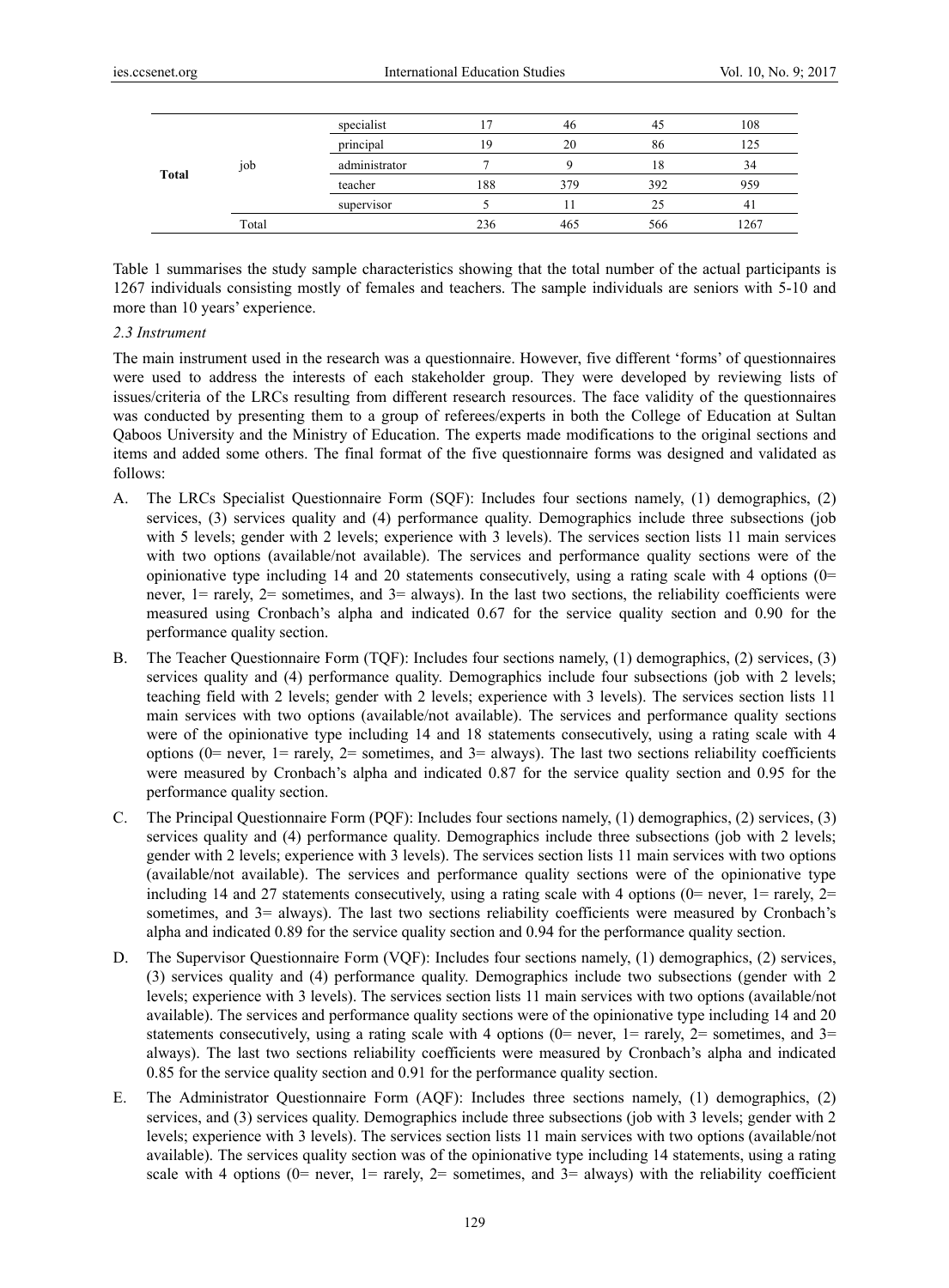being measured by Cronbach's alpha and indicating 0.91. No performance-quality section was designed for this category of participants, as they do not directly deal with the daily work of the schools' LRCs and specialists.

## 2.3.1 Research Design

In this research, the independent variables are:

- Gender (male and female).
- Job Area (specialist, principal, administrator, teacher and supervisor).

### 2.3.2 Statistical Analysis

An analytic descriptive approach was used for the questionnaires. Percentages, means, averages and standard deviations were used in the data analysis:

## **3. Results**

## *3.1 LRCs' Services*

The participants were asked to describe the availability of services by their schools' LRCs on a rating scale with two options: (available) and (not available). These options were analytically given the values of: (1), (0) consecutively. Table 2 shows the percentages of the responses.

| job           | Response    | Training | Typing | <b>MMD</b> | Video | D. Ph | Present | Signpost | e.learn | m.learn | Internet | Info  |
|---------------|-------------|----------|--------|------------|-------|-------|---------|----------|---------|---------|----------|-------|
|               | n/available | 25.7     | 7.3    | 42.3       | 29.2  | 42.3  | 11.0    | 8.5      | 65.1    | 92.5    | 14.8     | 1.8   |
| specialist    | available   | 74.3     | 92.7   | 57.7       | 70.8  | 57.7  | 89.0    | 91.5     | 34.9    | 7.5     | 85.2     | 98.2  |
|               | n/available | 32.8     | 8.7    | 41.5       | 28.7  | 54.8  | 11.3    | 20.8     | 63.7    | 87.9    | 21.1     | 10.9  |
| principal     | available   | 67.2     | 91.3   | 58.5       | 71.3  | 45.2  | 88.7    | 79.2     | 36.3    | 12.1    | 78.9     | 89.1  |
|               | n/available | 17.1     | 11.4   | 48.6       | 34.3  | 44.1  | 17.1    | 14.3     | 55.9    | 77.1    | 5.7      | 14.7  |
| administrator | available   | 82.9     | 88.6   | 51.4       | 65.7  | 55.9  | 82.9    | 85.7     | 44.1    | 22.9    | 94.3     | 85.3  |
|               | n/available | 49.4     | 18.2   | 37.5       | 38.3  | 61.2  | 22.2    | 27.8     | 72.3    | 90.7    | 32.8     | 20.0  |
| teacher       | available   | 50.6     | 81.8   | 62.5       | 61.7  | 38.8  | 77.8    | 72.2     | 27.7    | 9.3     | 67.2     | 80.0  |
|               | n/available | 11.9     | 14.3   | 48.7       | 26.2  | 59.0  | 12.2    | 14.6     | 59.5    | 90.5    | 16.7     | 4.7   |
| supervisor    | available   | 88.1     | 85.7   | 51.3       | 73.8  | 41.0  | 87.8    | 85.4     | 40.5    | 9.5     | 83.3     | 95.3  |
| Total         |             | 100.0    | 100.0  | 100.0      | 100.0 | 100.0 | 100.0   | 100.0    | 100.0   | 100.0   | 100.0    | 100.0 |

Table 2. Percentages of the participants' responses on their schools' LRCs' services

Table 2 shows that the stakeholders perceived the availability of LRC services in the following fields. It can be concluded that the stakeholders perceive traditional services at the LRC such as typing, AV recordings, graphics/presentation designs, and library services as available. However, they (specifically, teachers) perceive new technological services, such as the internet, digital photography, multimedia, e-learning and training associated with them as not available.

# *3.2 LRCs' Service Quality*

The participants were asked to describe the quality of services provision by their schools' LRCs on a rating scale including four options: (always); (sometimes), (rarely); and (never). These options were analytically given the values of: (3), (2), (1), and (zero), consecutively. Table 3 shows the means of the responses.

Table 3. Means/Average of the participants' responses on their schools' LRCs' service quality

|  |                                                                      |            |           | Mean          |         |            |         |
|--|----------------------------------------------------------------------|------------|-----------|---------------|---------|------------|---------|
|  | Item                                                                 | specialist | principal | administrator | teacher | supervisor | Average |
|  | The centre offers materials<br>reservation and borrowing<br>services | 2.8        | 2.58      | 2.70          | 2.56    | 2.79       | 2.70    |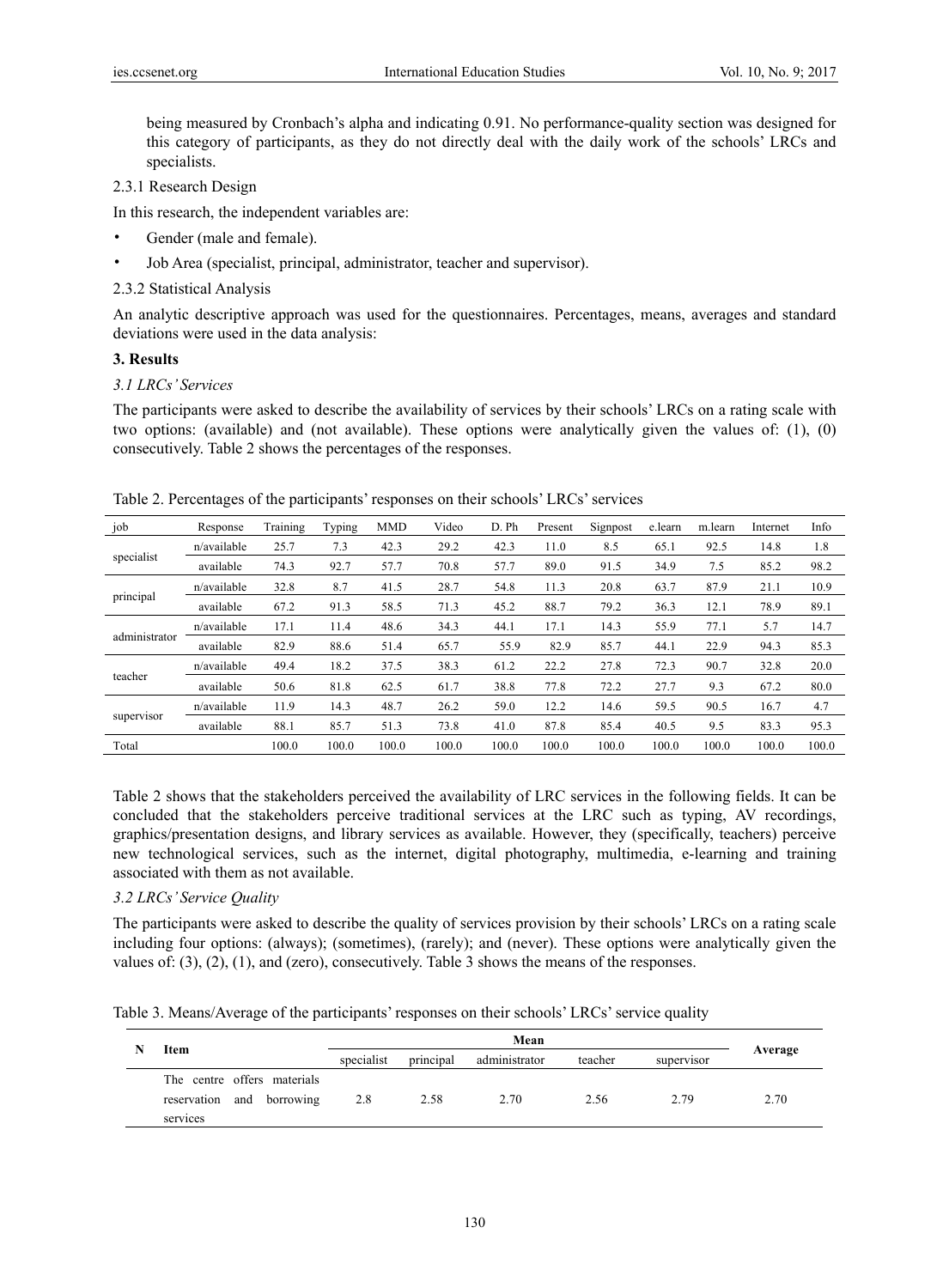| The centre follows the policies<br>and regulations set by the<br>Ministry and clarifies them to<br>its clients                                          | 2.77 | 2.37 | 2.69 | 2.63         | 2.66 | 2.62 |
|---------------------------------------------------------------------------------------------------------------------------------------------------------|------|------|------|--------------|------|------|
| The centre provides resources,<br>which make the learning and<br>teaching process easier for<br>students and teachers                                   | 2.78 | 2.35 | 2.54 | 2.70         | 2.63 | 2.60 |
| The services provided by the<br>centre cover and support the<br>entire curriculum                                                                       | 2.78 | 2.35 | 2.54 | 2.70         | 2.63 | 2.60 |
| Lessons are offered to students<br>at the centre by employing<br>traditional<br>and<br>electronic<br>resources and facilitating their<br>access to them | 2.70 | 2.40 | 2.65 | 2.54         | 2.51 | 2.55 |
| The annual plan of the centre<br>includes<br>programmes<br>that<br>achieve<br>the<br>curriculum's<br>objectives                                         | 2.37 | 2.05 | 2.25 | 2.24         | 2.26 | 2.24 |
| The centre has sufficient and<br>high quality resources and<br>computers                                                                                | 2.30 | 2.08 | 2.28 | 2.21         | 2.27 | 2.23 |
| The<br>centre services<br>are<br>compatible with the users'<br>needs, abilities and learning<br>styles                                                  | 2.22 | 2.10 | 2.22 | 2.23         | 2.11 | 2.18 |
| Lessons that are offered in the<br>centre include activities that<br>increase<br>thinking<br>levels<br>among students                                   | 2.09 | 1.98 | 2.14 | 2.05         | 2.06 | 2.06 |
| There is a plan for an annual<br>substitution of devices and<br>tools                                                                                   | 1.43 | 1.76 | 1.68 | 2.05         | 2.29 | 1.84 |
| There is space in the centre for<br>interaction and presentation                                                                                        | 1.85 | 1.73 | 1.73 | 1.54         | 1.87 | 1.75 |
| The number, qualifications,<br>and experiences of the centre's<br>staff is proportional to the<br>school/curriculum needs                               | 1.58 | 1.71 | 1.87 | 1.38         | 1.74 | 1.66 |
| The centre and school are<br>linked by the intranet and<br>Internet<br>networks<br>with<br>suitable speed                                               | 1.47 | 1.60 | 1.53 | 1.50         | 1.74 | 1.57 |
| The centre is equipped to deal<br>with students with special<br>needs                                                                                   | 0.86 | 0.93 | 1.07 | $\mathbf{1}$ | 1.51 | 1.07 |
| <b>Theoretical means</b>                                                                                                                                | 2.11 | 1.91 | 2.11 | 2.01         | 2.20 |      |

Table 3 shows that the means' averages are between (1.07) and (2.70). After comparing the averages with the theoretical means of each category of participants, the findings show that stakeholders seem to perceive nine services that are 'sometimes' provided with quality, namely:

- A. Administrative services:
	- 1. materials reservation and borrowing service
	- 2. clarification of policies and regulations set by the Ministry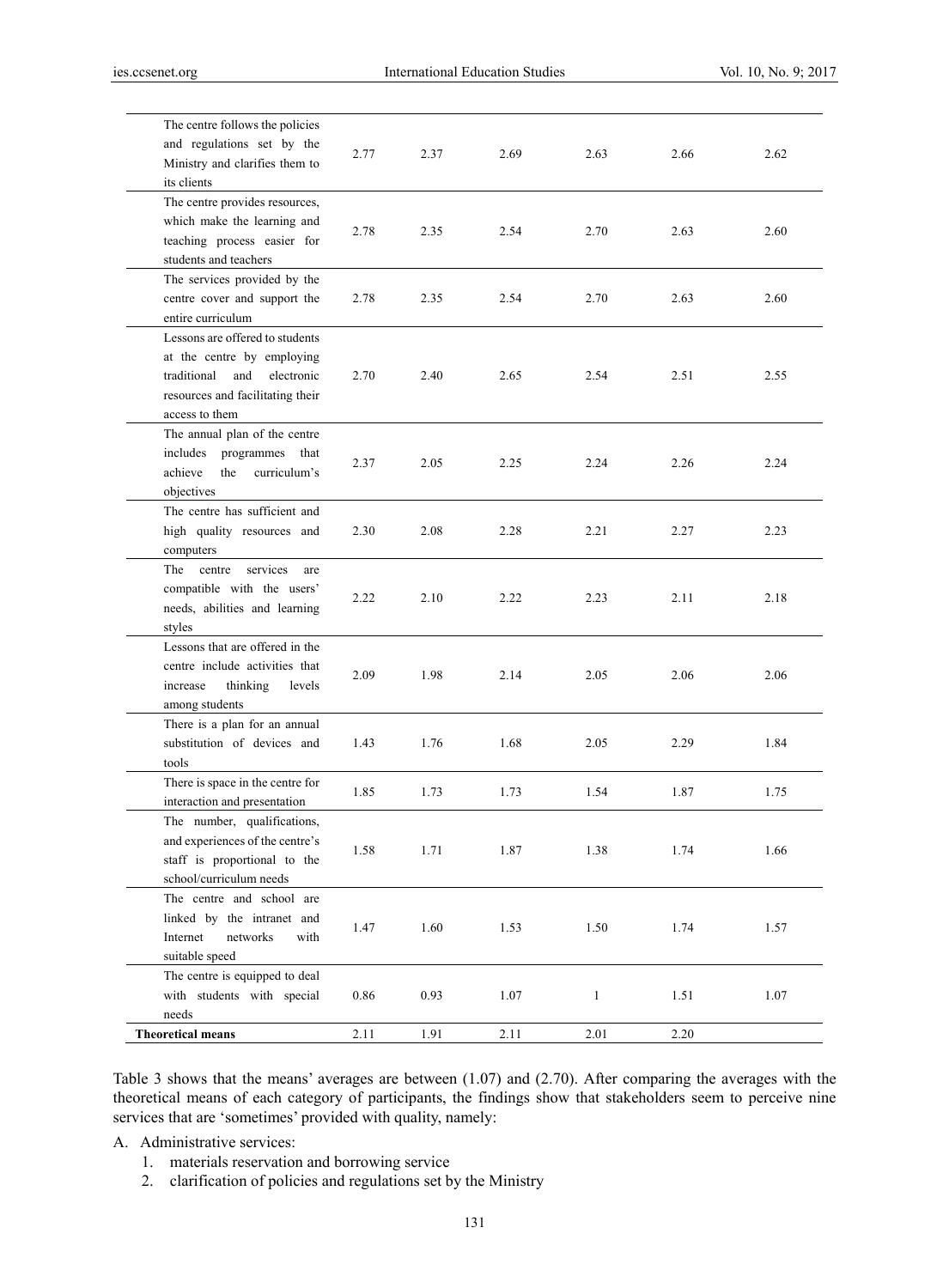- B. Educational services:
	- 3. resources, which make the learning and teaching process easier for students and teachers
	- 4. support to the entire curriculum
	- 5. services compatible with the users' needs, abilities and learning styles
	- 6. activities that increase thinking levels among students
- C. Technological services:
	- 7. traditional/electronic resources and access
	- 8. programmes that achieve the curriculum's objectives
	- 9. sufficient and high quality resources and computers

None of these services' quality was rated at 2.7 or above. This indicates that the services provided by LRCs are not 'always' implemented with quality. It could be argued that these and other services have yet to be improved and reach better levels of quality standards.

### *3.3 LRCs Performance Quality*

### 3.3.1 The Specialist Perceptions

The specialists were asked to describe the quality of tasks' performance by their schools' LRCs on a rating scale including four options: (always); (sometimes), (rarely); and (never). These options were analytically given the values of: (3), (2), (1), and (zero), consecutively. Participants' responses were arranged in a descending order according to their means. Table 4 shows the means of the responses.

| Table 4. Means of the LRC specialists responses on their own performance quality |  |  |  |
|----------------------------------------------------------------------------------|--|--|--|
|----------------------------------------------------------------------------------|--|--|--|

| ${\bf N}$ | Item                                                                                                                                                           | $\mathbf N$ | Mean | <b>Std. Deviation</b> |
|-----------|----------------------------------------------------------------------------------------------------------------------------------------------------------------|-------------|------|-----------------------|
|           | I make sure to maintain a positive relationship<br>with the student and teacher                                                                                | 110         | 2.89 | .4226                 |
|           | I immediately report technical malfunctions in<br>the centre                                                                                                   | 110         | 2.75 | .6558                 |
|           | I develop professional relationships with<br>co-workers and other industry professionals                                                                       | 108         | 2.65 | .6479                 |
|           | I index, classify, manage and record the<br>resources and recommend the acquisition of<br>new materials using the MOE software<br>designed for these purposes  | 110         | 2.63 | .7555                 |
|           | responsibility<br>for<br>I<br>the<br>the<br>assume<br>implementation and evaluation of tasks and<br>services provided by the centre and prepare its<br>reports | 110         | 2.59 | .7578                 |
|           | I invest in time effectively                                                                                                                                   | 108         | 2.55 | .6751                 |
|           | I help teachers with the design and use of<br>technology in their lessons                                                                                      | 108         | 2.50 | .7426                 |
|           | I contribute to providing and creating a better<br>environment for students to learn individually<br>and collectively                                          | 109         | 2.44 | .7507                 |
|           | I benefit from the views of the students to<br>enhance the LRC's effectiveness                                                                                 | 106         | 2.35 | .7309                 |
|           | I provide training and orientation programmes<br>for users in the school and community about the<br>centre and technology integration                          | 108         | 2.26 | .8578                 |
|           | I participate in work-related meetings and<br>events that take place outside the school                                                                        | 109         | 2.20 | .9004                 |
|           | I contribute to the developmental activities and<br>actions related to the performance of teachers                                                             | 108         | 2.11 | .8574                 |
|           | I collaborate with teachers to provide students<br>with information skills and link them to the<br>curriculum                                                  | 109         | 2.09 | .8771                 |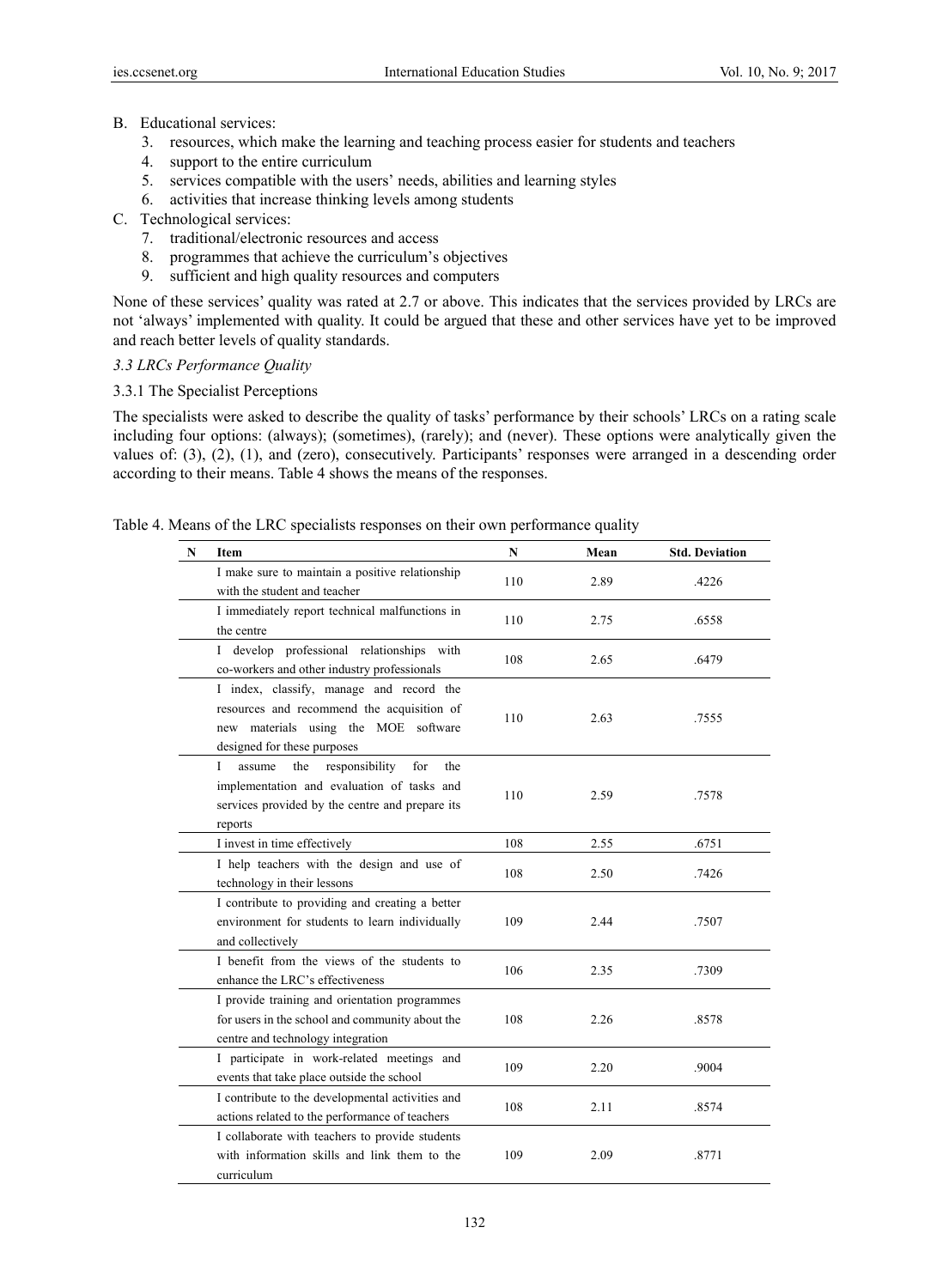$\overline{a}$ 

| collaborate with the teachers in the<br>L<br>implementation of activities and events, the<br>design of curricular materials and production of<br>software at the centre | 110 | 2.03 | .8290  |
|-------------------------------------------------------------------------------------------------------------------------------------------------------------------------|-----|------|--------|
| I apply the results of research and studies in<br>solving educational problems facing the centre                                                                        | 109 | 1.84 | .8517  |
| I have enough opportunities for professional<br>academic development and follow<br>and<br>developments in my work field                                                 | 107 | 1.76 | .9300  |
| I participate in students' evaluation through<br>curricular activities appropriate for their<br>abilities                                                               | 109 | 1.75 | .8623  |
| I provide training for teachers on the effective<br>employment of learning theories in their lessons                                                                    | 110 | 1.65 | .9442  |
| I set the centre's budget and submit a report<br>about the expenses                                                                                                     | 109 | 1.54 | 1.0761 |
| I read my annual appraisal reports                                                                                                                                      | 107 | 0.76 | 1.0447 |
| Theoretical mean= 2.17                                                                                                                                                  |     |      |        |

Table 4 shows that the means are between (0.76) and (2.89). After comparing these means with the theoretical mean (2.17), it was found that eleven out of twenty tasks were perceived as performed with quality by the specialists; those tasks are mostly of the administrative and technical types. This reveals the need to increase the quality of other tasks particularly of those falling within the educational domains. Considering that the findings reflect the perceptions widely held by the LRC specialists about their own performances, it seems that they need retraining in these domains in a way that gives credibility to their centres in areas related to the academic, instructional, and curricular processes.

#### 3.3.2 The Teachers' Perceptions

The teachers were asked to describe the quality of the tasks' performance by their schools' LRCs on a rating scale of four options: (always); (sometimes), (rarely); and (never). These options were analytically given the values of: (3), (2), (1), and (zero), consecutively. Participants' responses were arranged in a descending order according to their means. Table 5 shows the means of the responses.

| N | Item                                                                                                                                | N   | Mean | <b>Std. Deviation</b> |
|---|-------------------------------------------------------------------------------------------------------------------------------------|-----|------|-----------------------|
|   | The specialist organises materials in an orderly<br>manner for my personal and for my students'<br>use and borrowing.               | 966 | 2.51 | .7322                 |
|   | The specialist makes sure to maintain a positive.<br>relationship with me and my students                                           | 962 | 2.51 | .7623                 |
|   | The specialist allows to give proposals for the<br>provision of new information resources                                           | 961 | 2.34 | .7778                 |
|   | The specialist deals with my students in an<br>equitable and fair manner                                                            | 951 | 2.29 | .8717                 |
|   | The specialist helps me to employ technology<br>when presenting my lessons                                                          | 958 | 2.26 | .8561                 |
|   | The specialist take the responsibility for the<br>implementation and evaluation of tasks and<br>services provided by the centre     | 952 | 2.18 | .8731                 |
|   | The specialist contributes in providing and<br>creating a better environment for students to<br>learn individually and collectively | 966 | 2.17 | .8212                 |

Table 5. Means of the teachers responses on their schools LRC specialists performance quality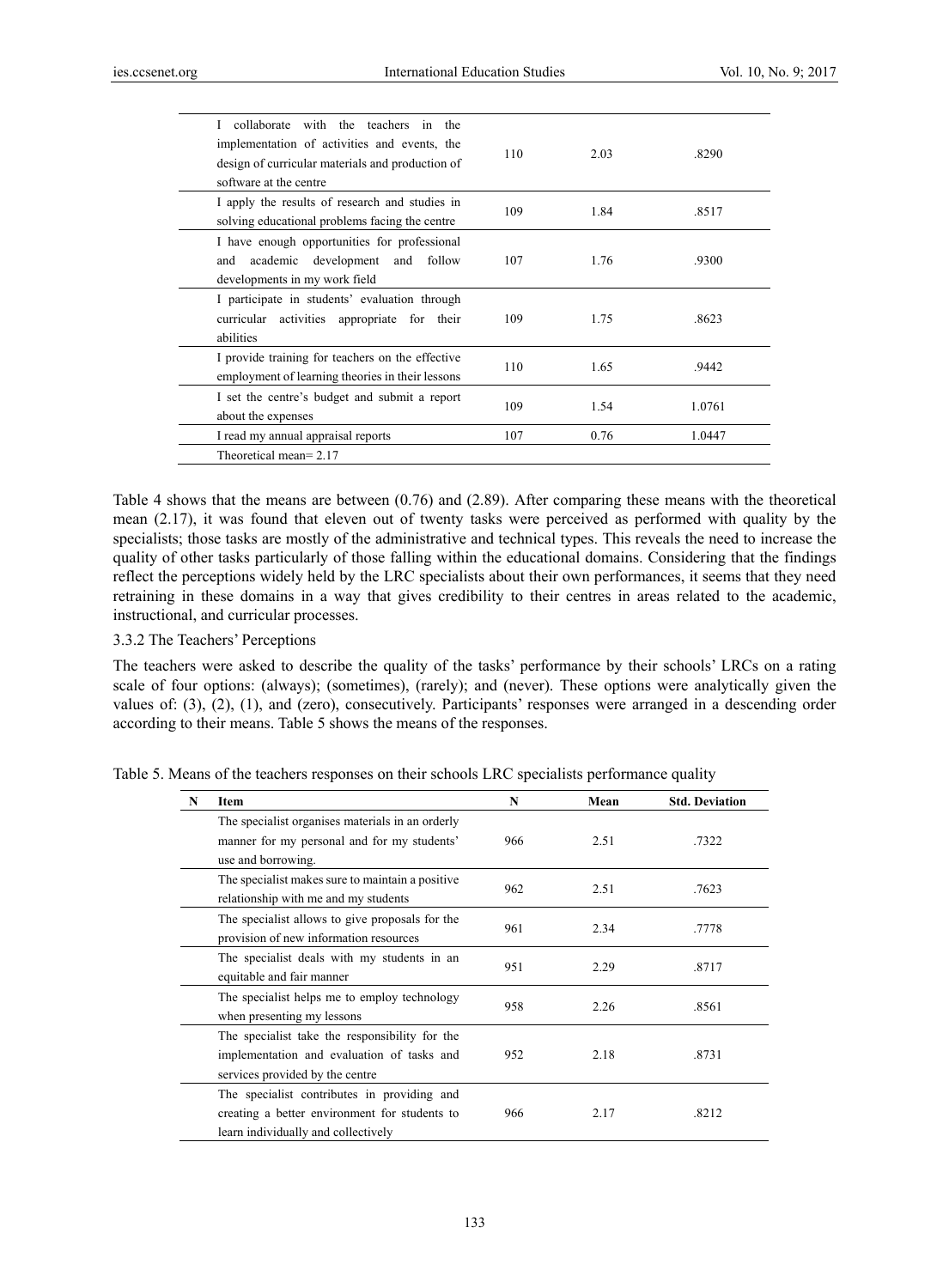| Lessons are offered to my students in the centre<br>by employing conventional and electronic<br>resources and facilitating their access                                  | 959 | 2.15           | .8461  |
|--------------------------------------------------------------------------------------------------------------------------------------------------------------------------|-----|----------------|--------|
| The specialist collaborates with me in<br>providing information resources for various<br>activities                                                                      | 952 | 2.06           | .9116  |
| The specialist offers briefings on<br>new<br>developments to me and my colleagues                                                                                        | 965 | 2.02           | .9315  |
| The centre's services are compatible with the<br>needs of my students and the level of their<br>abilities and learning styles                                            | 956 | $\overline{2}$ | .8592  |
| The specialist participates in the provision and<br>production of information resources for<br>remedial and supportive activities                                        | 957 | 1.99           | .9467  |
| The specialist works with teachers to design the<br>best learning resources and materials                                                                                | 960 | 1.98           | .9329  |
| The views of the students are used to enhance<br>the LRC's effectiveness                                                                                                 | 937 | 1.96           | .9047  |
| The specialist provides training and orientation<br>programmes for users in the school and<br>community about the centre and technology<br>integration                   | 965 | 1.91           | .9333  |
| The specialist collaborates with me in the<br>implementation of activities and events, the<br>design of curricular materials and production of<br>software at the centre | 956 | 1.73           | .9749  |
| The specialist considers the participation of all<br>my students in the activities                                                                                       | 953 | 1.73           | .9541  |
| The specialist collaborates with me to provide<br>students with information skills and link them<br>to the curriculum                                                    | 958 | 1.71           | 1.0023 |
| Theoretical mean= 2.09                                                                                                                                                   |     |                |        |

Table 5 shows that the means are between (1.71) and (2.51). After comparing these means with the theoretical mean (2.09), it was found that only eight out of eighteen tasks were perceived as performed with quality by the teachers; those tasks are mostly of the administrative and technical types. Taking into consideration that teachers are the main targeted audience and daily users of the centres' instructional services, it seems that they are largely dissatisfied with the quality of their schools' LRCs' and specialists' performances. Again, this finding substantiates the above (see C.1.) and reveals the need to increase the quality of tasks falling within the educational domain.

## 3.3.3 The Principals' Perceptions

The principals were asked to describe the quality of the tasks' performance by their schools' LRCs on a rating scale including four options: (always); (sometimes), (rarely); and (never). These options were analytically given the values of: (3), (2), (1), and (zero), consecutively. Participants' responses were arranged in a descending order according to their means. Table 6 shows the means of the responses.

Table 6. Means of the principals responses on their schools' LRC specialists' performance quality

| <b>Item</b>                                   | N   | Mean | <b>Std. Deviation</b> |  |
|-----------------------------------------------|-----|------|-----------------------|--|
| The specialist contributes in providing and   |     |      |                       |  |
| creating a better environment for students to | 125 | 2.76 | .4984                 |  |
| learn individually and collectively           |     |      |                       |  |
| The specialist deals with students in an      |     |      |                       |  |
| equitable and fair manner                     | 126 | 2.71 | .5493                 |  |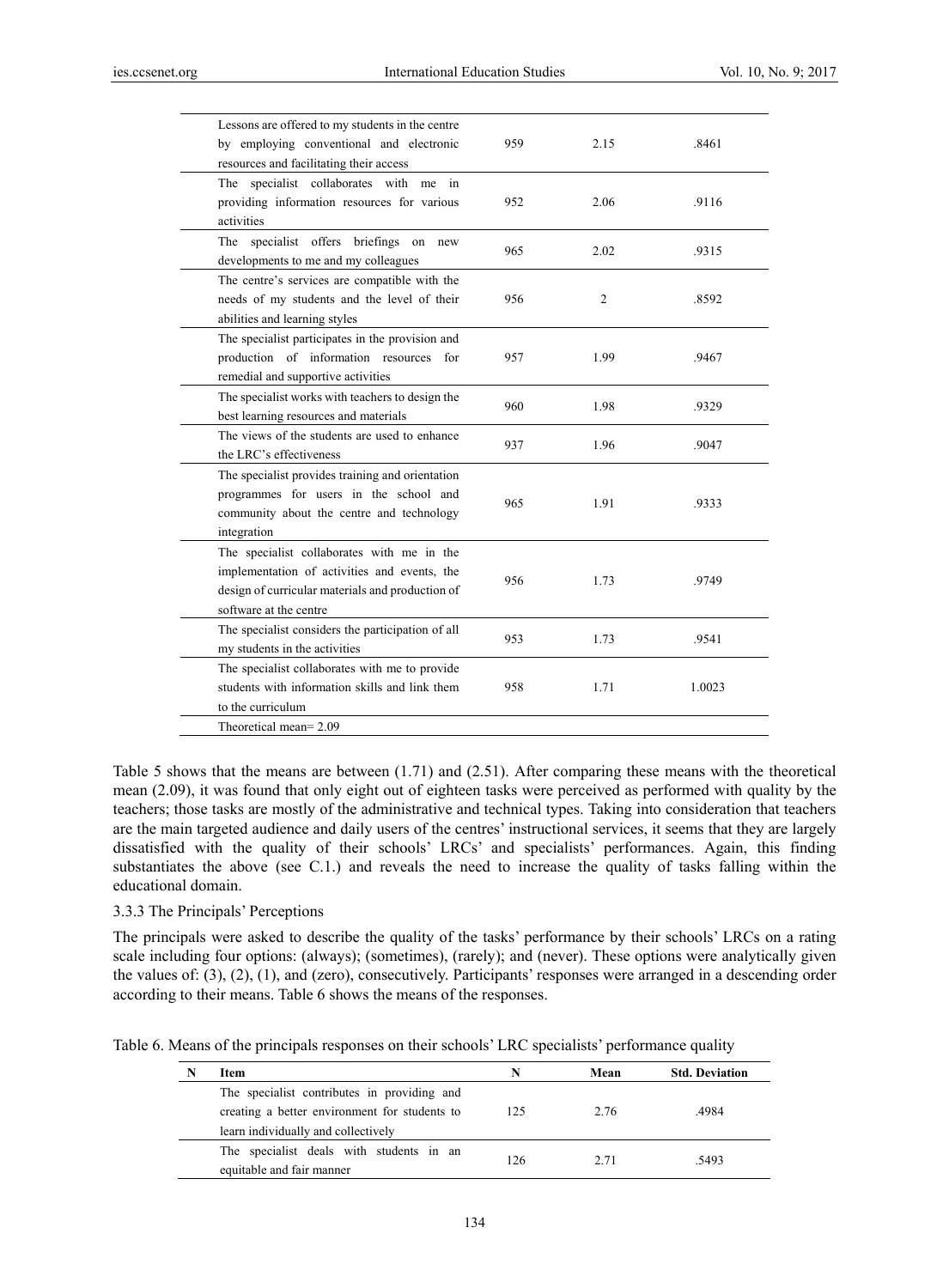|                           | The specialist immediately reports technical<br>malfunctions in the centre                                                                                                        | 127 | 2.69 | .5843  |
|---------------------------|-----------------------------------------------------------------------------------------------------------------------------------------------------------------------------------|-----|------|--------|
| teacher                   | The specialist makes sure to maintain a<br>positive relationship with the student and                                                                                             | 127 | 2.65 | .6471  |
|                           | The specialist organises materials in an orderly<br>manner for clients' use and borrowing                                                                                         | 127 | 2.61 | .6552  |
|                           | The specialist indexes, classifies, manages and<br>records the resources and recommends the<br>acquisition of new materials using the MOE<br>software designed for these purposes | 126 | 2.59 | .7186  |
| its reports               | The specialist assumes the responsibility for<br>the implementation and evaluation of tasks and<br>services provided by the centre and prepares                                   | 127 | 2.57 | .6373  |
|                           | The school administration follows up the work<br>of a centre's specialist through regular visits<br>and user satisfaction measures                                                | 118 | 2.55 | .6743  |
|                           | The school administration provides financial<br>and scientific support for the specialist                                                                                         | 122 | 2.53 | .6323  |
|                           | The specialist works in accordance with the<br>prescribed job specification                                                                                                       | 126 | 2.52 | .7237  |
|                           | The services provided by the specialist include<br>and support all school curricula                                                                                               | 121 | 2.50 | .6598  |
|                           | The specialist invests in time effectively                                                                                                                                        | 127 | 2.43 | .6845  |
| The                       | school administration<br>the<br>assesses<br>specialist work on a regular basis                                                                                                    | 122 | 2.40 | .7119  |
|                           | The specialist allows teachers<br>to<br>give<br>proposals for the provision of new information<br>resources during the annual inventory                                           | 126 | 2.35 | .7830  |
|                           | The specialist helps teachers with the design<br>and use of technology in their lessons                                                                                           | 125 | 2.33 | .8498  |
|                           | The number of the centre's staff, their<br>qualifications and experience are proportional<br>with the school/curriculum needs                                                     | 128 | 2.33 | .48891 |
|                           | The specialist reviews the LRC's plans on a<br>regular basis according to the users' needs                                                                                        | 126 | 2.31 | .7845  |
| students<br>effectiveness | The specialist benefits from the views of the<br>thus<br>enhancing<br>the<br>LRC's                                                                                                | 126 | 2.17 | .7457  |
|                           | The specialist contributes to providing and<br>creating a better environment for students to<br>learn individually and collectively                                               | 127 | 2.16 | .8206  |
|                           | The specialist collaborates with teachers in the<br>implementation of activities and events, the<br>design of curricular materials and production<br>of software at the centre    | 126 | 2.12 | .9601  |
|                           | The specialist centre handles the job with the<br>profession's codes of ethics                                                                                                    | 123 | 2.11 | .8079  |
| reports                   | The specialist reads his/her annual appraisal                                                                                                                                     | 119 | 2.10 | .7635  |
| integration               | The specialist provides training and orientation<br>programmes for users in the school and<br>community about the centre and technology                                           | 127 | 2.09 | .8639  |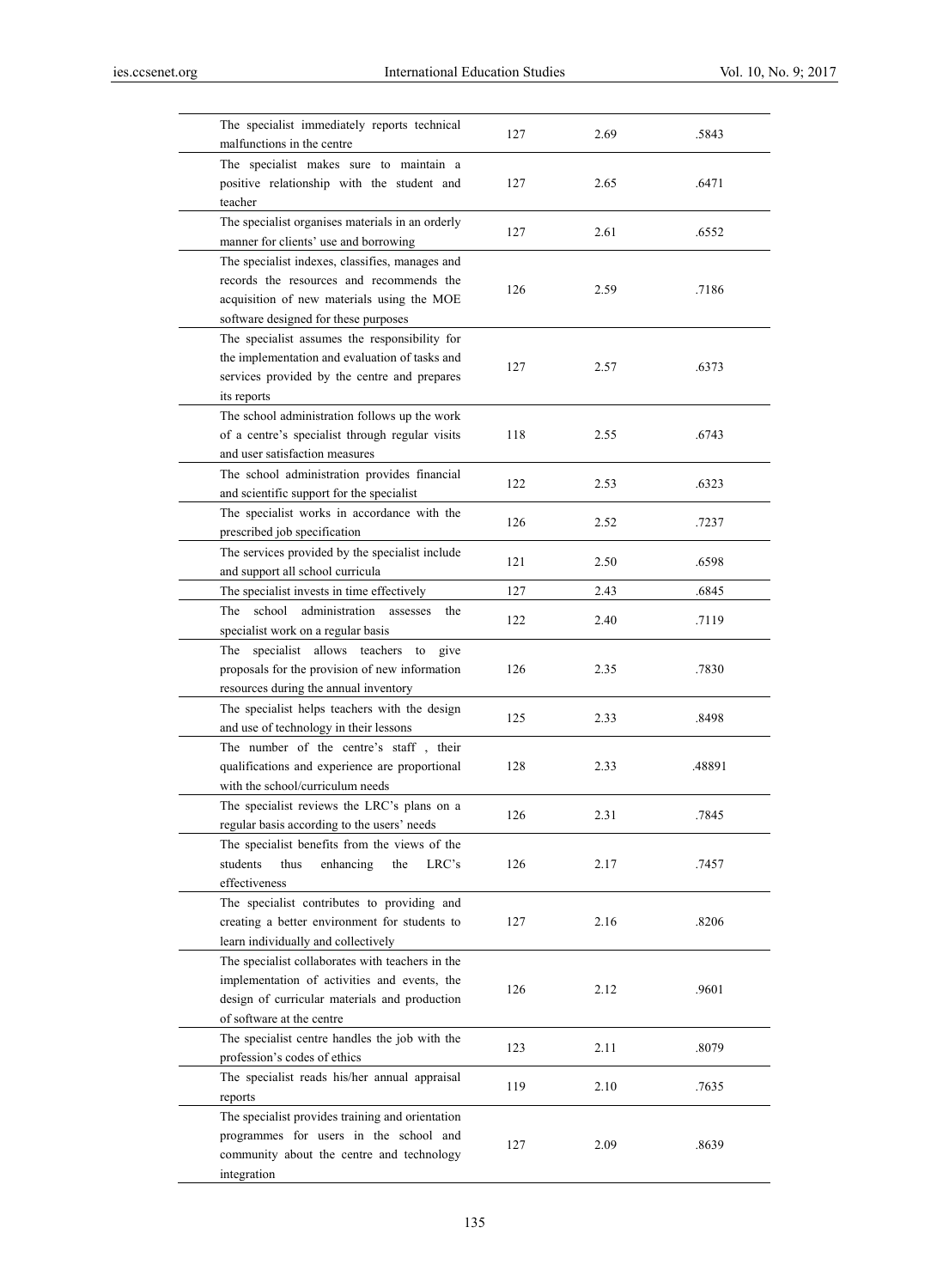| The specialist identifies procedures that<br>facilitate the management of the centre in<br>periods of his/her absence                 | 124 | 2.07 | .8942  |
|---------------------------------------------------------------------------------------------------------------------------------------|-----|------|--------|
| The specialist collaborates with teachers to<br>provide students with information skills and<br>links them to the curriculum          | 125 | 2    | .8566  |
| The school management encourages<br>the<br>specialist by providing him/her with financial<br>and moral incentives                     | 119 | 1.92 | 1.0982 |
| The specialist has enough opportunities for<br>professional and academic development and<br>follow developments in his/her work field | 120 | 1.10 | 1.2050 |
| Theoretical mean= 2.33                                                                                                                |     |      |        |

Table 6 shows that the means are between (1.10) and (2.76). After comparing these means with the theoretical mean (2.33), it was found that sixteen out of twenty-seven tasks were perceived as performed with quality by the principals. It seems that principals satisfactorily perceived mostly the administrative and technical aspects of their schools' LRCs performances. The findings show that they are dissatisfied with performances in areas related to dispositions, support, and management provided by their LRC specialists. Again, this finding shows the need to increase the quality of the LRCs' performances. An interesting finding shows that the principals rate the 'financial/moral encouragement' and 'professional development' given to the LRCs' specialists as the lowest in terms of their perceptions of the performances' quality. This shows the urgent need for the specialists to be encouraged and retrained by means of continuous professional development.

### 3.3.4 The Supervisors' Perceptions

The supervisors were asked to describe the quality of task performance by their schools' LRCs on a rating scale including four options: (always); (sometimes), (rarely); and (never). These options were analytically given the values of: (3), (2), (1), and (zero), consecutively. Participants' responses were arranged in a descending order according to their means. Table 7 shows the means of the responses.

| Table 7. Means of the supervisors' responses on their LRC supervisee specialists performance quality |  |  |
|------------------------------------------------------------------------------------------------------|--|--|
|                                                                                                      |  |  |

| N | <b>Item</b>                                                                                                                                                                       | N  | Mean | <b>Std. Deviation</b> |
|---|-----------------------------------------------------------------------------------------------------------------------------------------------------------------------------------|----|------|-----------------------|
|   | The specialist indexes, classifies, manages and<br>records the resources and recommends the acquisition<br>of new materials using the MOE software designed<br>for these purposes | 42 | 2.86 | 3542                  |
|   | specialist<br>immediately<br>The<br>reports<br>technical<br>malfunctions in the centre                                                                                            | 42 | 2.71 | .5078                 |
|   | The specialist centre handles the job in line with the<br>profession's codes of ethics.                                                                                           | 42 | 2.61 | .6044                 |
|   | The specialist forms and monitors an information<br>skills students' group                                                                                                        | 42 | 2.57 | .8595                 |
|   | The specialist recognises the importance of the LRC<br>and his/her role in the school                                                                                             | 42 | 2.52 | .7404                 |
|   | The specialist develops professional relationships<br>with co-workers and profession colleagues                                                                                   | 42 | 2.52 | .7404                 |
|   | The specialist helps teachers with the design and use<br>of technology in their lessons                                                                                           | 42 | 2.41 | .7982                 |
|   | The specialist provides training and orientation<br>programmes for users in the school and community<br>about the centre and technology integration                               | 42 | 2.33 | .7861                 |
|   | The specialist works in accordance with the<br>prescribed job specification                                                                                                       | 41 | 2.16 | 1.0055                |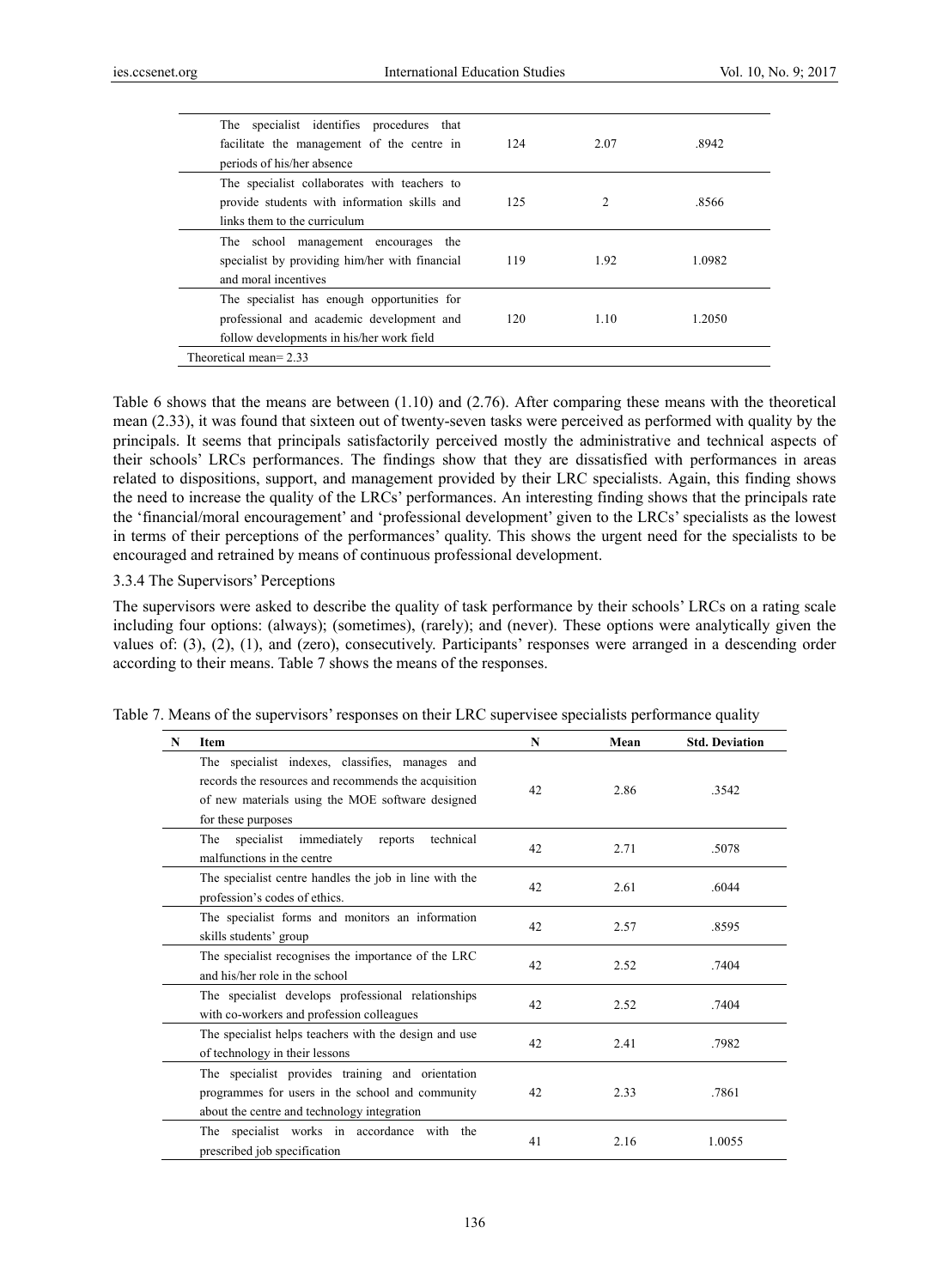| The specialist contributes in providing and creating a<br>better environment for students to learn individually<br>and collectively                                            | 42 | 2.14 | .7181  |
|--------------------------------------------------------------------------------------------------------------------------------------------------------------------------------|----|------|--------|
| The specialist participates in work-related meetings<br>and events that take place outside the school                                                                          | 42 | 2.12 | .9160  |
| The specialist reviews the LRC's plans on a regular<br>basis according to the users' needs                                                                                     | 42 | 2.10 | .8500  |
| Curricular activities carried out in the centre suit<br>different abilities                                                                                                    | 41 | 1.98 | .7579  |
| The specialist collaborates with teachers in the<br>implementation of activities and events, the design of<br>curricular materials and production of software at the<br>centre | 42 | 1.88 | .9160  |
| The specialist contributes to the developmental<br>activities and actions related to the performance of<br>teachers                                                            | 42 | 1.86 | .9518  |
| enough opportunities for<br>specialist has<br>The<br>professional and academic development and follows<br>developments in his/her work field                                   | 42 | 1.86 | .9518  |
| The specialist collaborates with teachers to provide<br>students with information skills and link them to the<br>curriculum                                                    | 42 | 1.83 | .7938  |
| The specialist provides training for teachers on the<br>effective employment of learning theories in their<br>lessons                                                          | 41 | 1.68 | .9066  |
| The specialist applies the results of research and<br>studies in solving educational problems facing the<br>centre                                                             | 42 | 1.64 | .8503  |
| The specialist reads his/her annual appraisal reports                                                                                                                          | 40 | 1.13 | 1.1589 |
| Theoretical mean= 2.16                                                                                                                                                         |    |      |        |

Table 7 shows that the means are between (1.13) and (2.86). After comparing these means with the theoretical mean (2.16), it was found that the Ministry supervisors perceive nine out of twenty tasks to be of satisfying quality in terms of the LRCs performance; most of them represent administrative and technical tasks. By virtue of their job, supervisors communicate on a regular basis with the LRCs and evaluate the specialists' performances. Therefore, these findings reveal their dissatisfaction with the quality of their subordinates' performances. This indicates the need to plan for effective retraining on a continuous basis. It also seems that the supervisors reiterate the specialists' views that they do not read their annual appraisal reports (see C.1. above), rated as the lowest mean by both groups of participants. This is perhaps an official policy, which requires a careful review in order to enable the staff members at the LRCs to work on their strengths/weaknesses.

#### **4. Discussion**

This study investigates the stakeholders' perceptions of quality and prospective improvements in the learning resources centres at Omani basic education schools. The findings have revealed their perceptions of the traditional services availability with a lack of new technologies' services. In general, the study found that only nine administrative, educational and technological services are 'sometimes' provided with quality. This indicates that these and other services have yet to be improved and reach better standards of quality since this is not 'always' the case.

These findings show a shortage in achieving the institutional objectives (MOE, 2010), facilitating the educational environment, and effective implementations (Al Musawi, 2004; Bang, 2003). To achieve this goal, LRCs need to have a robust technological infrastructure with integration of their learning resources into academic programmes and curricula (Healthlink Worldwide, 2003). New strategies to utilise and integrate e-Learning platforms should be developed. New formats of e-libraries/e-books need to be followed. Mobile and ubiquitous learning is another application that LRCs need to consider in their service provision. However, funding, library staffing, and student computer capabilities should be evaluated to decide the extent to which the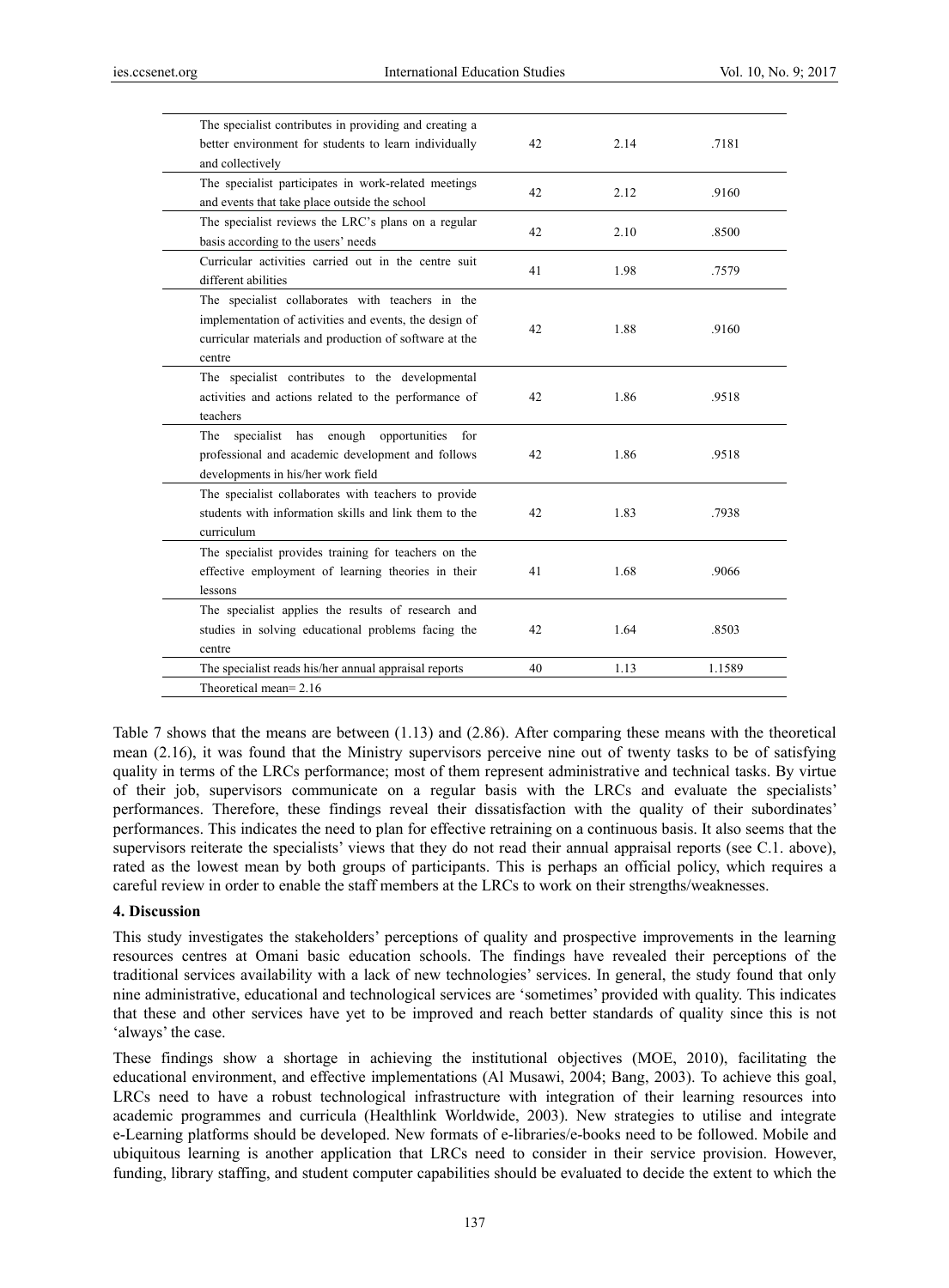institution will use technology-driven services (Hayes & Barclay-Pereira, 2001).

Findings have also revealed the quality of some administrative and technical LRCs' tasks and the need to increase the quality of other tasks, particularly of those falling within the educational domains. With respect to the LRCs' specialists about their own performances, findings show that they need retraining in these domains.

Teachers perceived only eight administrative and technical tasks as performed with quality by their centres and specialists, which indicates that they are largely dissatisfied with the quality of the LRCs' performances. In substantiation of these perceptions, principals are dissatisfied with performances in areas related to dispositions, support, and management provided by their LRCs' specialists.

These perceptions were even more substantiated with the Ministry supervisors who perceive nine administrative and technical tasks to be performed with quality by the LRCs (Al Musawi, 2010). This is substantiated by the experiential evidence which shows that Omani LRCs are challenged with the lack of necessary competencies and characterised by poor performance and low morale among their staff. All this evidence indicated a persistent need for an effective LRC specialist preparation and service training.

In sum, it seems that the focus of the stakeholders' perceptions was on training (School District 45, 2010; Sunitha, 2009). The authors argue that the LRC is designed for *learnin*g, serves the *educational* environment and deals with teachers, lecturers and students. Since information and communication technologies have become an essential component of the LRC structure, the specialist's pre-service preparation should incorporate methods to deal with these new technologies. Therefore, everything planned, provided, designed, produced, learned or trained by the LRC needs professional educators in the areas of instructional design which implied that specialists should acquire such competencies during their pre-service preparations.

### *4.1 (Re)Training Model for the Omani schools*

For training and retraining, the authors recommend that LRC specialists' pre-service preparation competencies for the new information age require the following model, as stated by the TPACK model (Koehler & Mishra, 2009), restructuring of departments of education technology (Al Musawi, 2010) and ISTE standards (2016).

First, in terms of the 'teaching/learning assessment', LRC specialists should take an educational 'dose', especially in the areas of teaching and training, dealing with the school environment, and curriculum design of the educational courses. Second, in terms of 'visionary leadership', the LRC specialist is described - as indicated by the literature - as an evaluator, advisor, education developer, and technology expert/leader, trainer, and researcher. These descriptions should be implemented in his/her preparation. Third, in terms of 'digital age learning environments and digital citizenship', there is an urgent need to prepare the LRC specialist in the technological aspects of the centre that deal with the educational computer software, hardware and networks, in addition to the traditional classification and cataloguing of books. This also applies to large learning resources and technology centres in big educational and academic institutions, which have different settings of independent libraries and information centres that require the preparation of highly qualified specialists at all levels. Fourth, in terms of 'professional development and programme evaluation', since the LRC specialists' role is of technological, educational and administrative dimensions, then their undergraduate preparation should reflect this role with its dimensions and be prepared in colleges of education. This will further pave the way for them to continue their postgraduate studies in 'educational' institutions. In addition, the specialist has to carry out training programmes and disseminate technology use, and help teachers to implement and lead the change process to create a knowledge-based society. Communication and training skills can be better learnt, practiced and acquired in courses introduced by colleges of education.

### **5. Conclusion**

The authors see that the preparation of the Omani learning resource centre specialist should be limited to colleges of education and educational technologies departments. It should ensure their mastery of the three LRC domains: IT, educational technology, and libraries, in addition to a set of skills in educational design and planning, training, publishing and teaching in the areas of technology in which they need to help students and teachers.

### **Acknowledgements**

Thanks to Mr. Issa Al-Ghatraifi and Mr. Suleim Al-Yaqubi for their contribution during the initial stage of this study.

### **References**

Al Musawi, A. (1987). *Education in Oman*. A research paper submitted for M.Sc. Seminar, Los Angeles,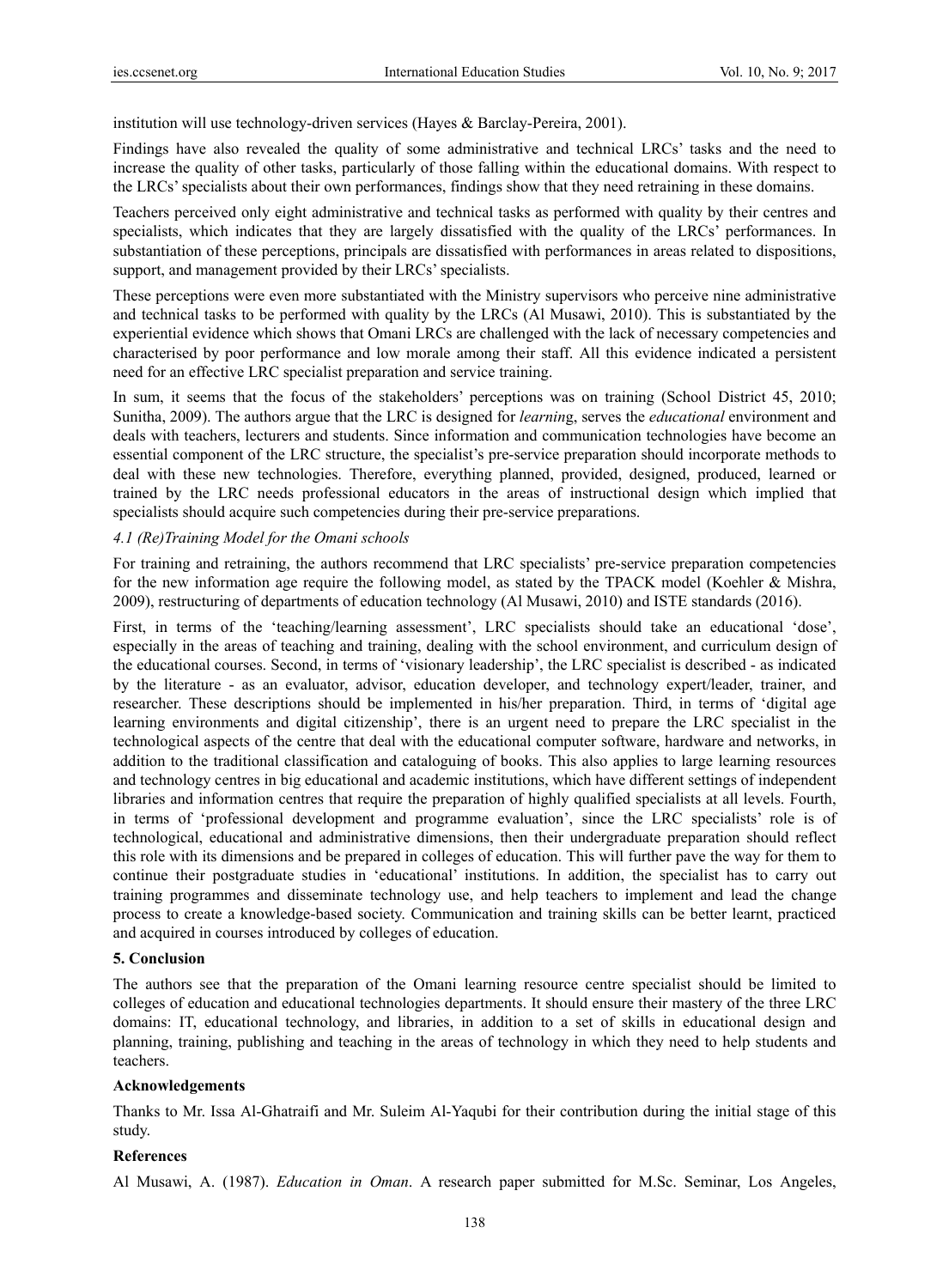University of Southern California.

- Al Musawi, A. (1995). *Perceptions of Quality in British Higher Education Centers for Educational Technology and Their Implications for the Omani Center for Educational Technology at Sultan Qaboos University* (Thesis submitted for Ph.D., University of Southampton, U.K.).
- Al Musawi, A. (2004). *Effectiveness of Learning Technology and Resources Centers, Omani Studies Center Publications*. Scientific Research and High Studies AVP Office, SQU, Oman (Refereed Book, In Arabic).
- Al Musawi, A. (2008). Faculty Perceptions of the Professional Development Workshops Conducted at Sultan Qaboos University. *Journal of University Teaching and Learning Practice*, *5*(2), 92-104. Centre for Educational Development and Interactive Resources (CEDIR), University of Wollongong. Retrieved from http://ro.uow.edu.au/jutlp/vol5/iss2/7
- Al Musawi, A. (2010). The Instructional and Learning Technologies Department (ILT) in the College of Education, Sultan Qaboos University. In Orey M. et al (Eds.), *Educational Media and Technology Yearbook* 35 (Chapter 7, pp. 101-116). Association of Educational Communication and Technology, USA. https://doi.org/10.1007/978-1-4419-1516-0\_7
- Alqudah, K. (2016). The Degree of Effectiveness of the Learning Resources Rooms in Teaching Students with Learning Difficulties in Ajloun Education Directorate Schools in Jordan as Perceived by their Teachers. *Research on Humanities and Social Sciences*, *6*(10), 63-79. Retrieved from www.iiste.org/Journals/index.php/RHSS/article/download/30660/33660
- Bang, T (2003). *Knowledge Sharing in a Learning Resource Center by Way of a Metro Map Metaphor*. 67th IFLA Council and General Conference. Retrieved from http://www.ifla.org/IV/ifla67/papers/088-99e.pdf
- Butcher, N. (2011). *A basic guide to open educational resources Commonwealth of learning* (Vancouver). Retrieved from http://www.col.org/resources/publications/Pages/detail.aspx?PID=357
- Butcher, N., & Moore, A. (2015). *Understanding Open Educational Resources*. Retrieved from http://oasis.col.org/bitstream/handle/11599/1013/2015\_Butcher\_Moore\_Understanding-OER.pdf
- Chai, C.-S., Koh, J. H.-L., & Tsai, C.-C. (2013). A Review of Technological Pedagogical Content Knowledge. *Educational Technology & Society*, *16*(2), 31-51.
- Hart, A. 1987. Chapter 12: The political economy of interactive video in British Higher education. In D. Laurillard (Ed.), *Interactive Media: Working Methods and Practical Applications*. Chichester: Halsted.
- Hayes, J., & Barclay-Pereira, S. (2001). *Accelerating the Vision: College Learning Resource Centers in the 21st Century*. Committee on Learning Resources. Retrieved from http://www.bibliocenter.ca/hllr/CLR\_Visioning.pdf
- Healthlink Worldwide. (2003). *Resource centre manual: How to set up and manage a resource centre*. London: UK. Retrieved from http://librarypdf.catie.ca/PDF/P2/21192.pdf
- Hill, J. R., & Hannafin, M. J. (2001). Teaching and Learning in Digital Environments: The Resurgence of Resource-Based Learning. *ETR&D*, *49*(3), 37-52. Retrieved from http://www.speakeasydesigns.com/SDSU/student/SAGE.pdf
- ISTE-International Society for Technology in Education. (2016). *ISTE Standards for Coaches*. Retrieved from http://www.iste.org/docs/pdfs/20-14\_iste\_standards-c\_pdf
- KFU-King Faisal University. (2010). *NCAAA accreditation- Learning Resources Committee, Deanship of Quality Assurance*. Riyadh, KSA. Retrieved from https://www.kfu.edu.sa/en/Deans/QA/Documents.pdf
- Koehler, M. J., & Mishra, P. (2009). What is technological pedagogical content knowledge? *Contemporary Issues in Technology and Teacher Education*, *9*(1), 60-70. Retrieved from http://www.citejournal.org/articles/v9i1general1.pdf
- Kononets, N. (2015). Experience in implementing resource-based learning in agrarian college of management and law poltava state agrarian academy. *Turkish Online Journal of Distance Education-TOJDE, 16*(2), Article 12. Retrieved from http://tojde.anadolu.edu.tr/yonetim/icerik/makaleler/1118-published.pdf
- Lance, K. (1994). The Impact of School Library Media Centers on Academic Achievement. *School Library Media Quarterly-SLMQ*, *22*(3). Retrieved from http://www.ala.org/aasl/sites/ala.org.aasl/files/content/ aaslpubsandjournals/slr/edchoice/SLMQ\_ImpactofSchoolLibraryMediaCentersonAcademicAchievement\_I nfoPower.pdf